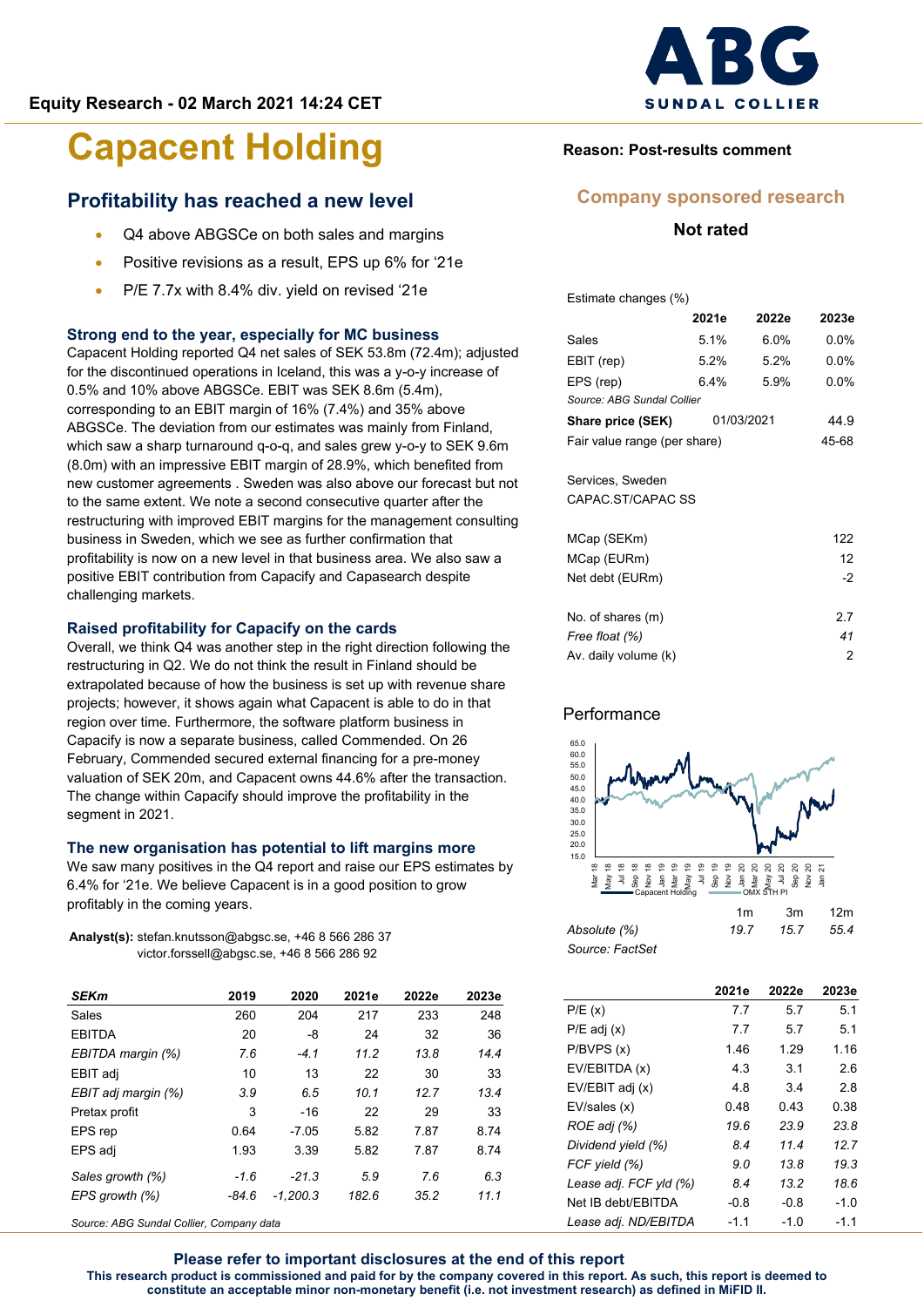# **Company description**

Capacent is a management consulting company concentrated on corporate consulting, mainly focusing on improving customer profitability and cash flow. The company offers business-oriented consulting aiming, to deliver measurable results, from setting strategies to implementation and follow-ups. Capacent has a Nordic presence and a high level of involvement in customer operations. The customer base is broad in terms of number of customers and sectors represented.



**Annual sales and adj. EBIT margin**

*Source: ABG Sundal Collier, Company data*





*Source: ABG Sundal Collier, FactSet*

**Lease adj. net debt and ND/EBITDA**



*Source: ABG Sundal Collier, Company data*

## **Risks**

Capacent is dependent on continuing demand for its services from current and new customers. Moreover, a tougher climate for hiring new consultants would affect Capacent's organic growth. Furthermore, the Finnish operations are more volatile than the other divisions due to more performance-based earnings. This means that on a quarterly basis, operations can be significantly more volatile than the rest of the group.



**Quarterly sales and adj. EBIT margin**

**EPS estimate changes, 2022e, SEK**



*Source: ABG Sundal Collier, FactSet*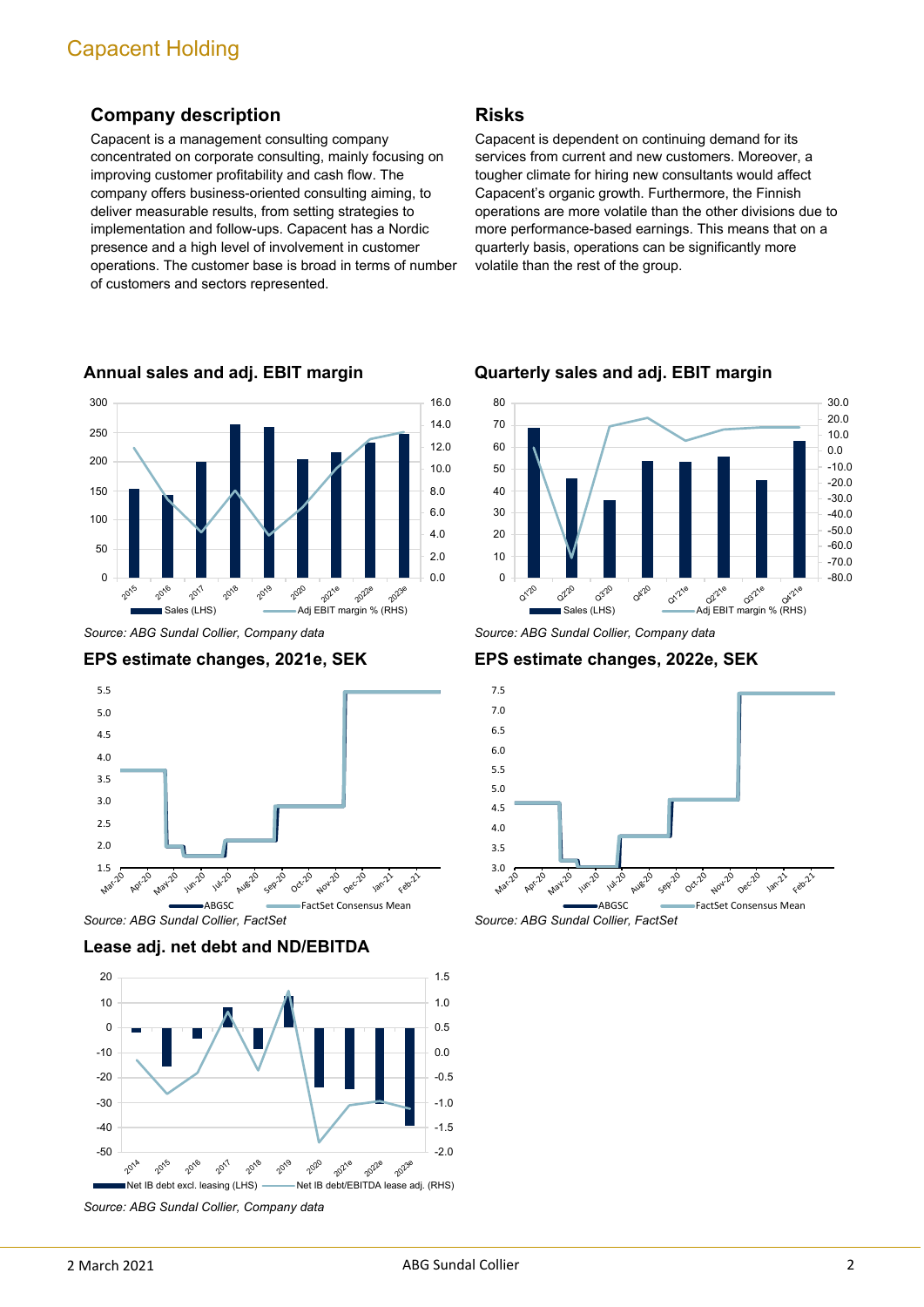# **Deviations and forecast changes Q4 deviations**

| Q4 deviations                 |               |             |          |                   |
|-------------------------------|---------------|-------------|----------|-------------------|
| <b>SEKm</b>                   |               |             |          |                   |
| <b>P&amp;L</b>                | Q4'19         | Q4'20       | Q3'20e   | Diff vs. ABGSC    |
| <b>Net sales</b>              | 72.4          | 53.8        | 49.1     | 10%               |
| Other income                  | 0.1           | 0.6         | 0.0      |                   |
| Other external costs          | $-19.0$       | $-23.5$     | $-17.2$  | 37%               |
| Personnel costs               | $-44.0$       | $-21.7$     | $-24.9$  | $-13%$            |
| Other costs                   | 0.0           | 0.0         | $0.0\,$  |                   |
| -of which non-recurring items | 0.0           | 0.0         | 0.0      |                   |
| <b>EBITDA</b>                 | 9.4           | 9.2         | 7.1      | 30%               |
| Adj. EBITDA                   | 9.4           | 9.2         | 7.1      | 30%               |
| Depreciation                  | $-4.1$        | $-0.6$      | $-0.7$   |                   |
| Impairment                    | 0.0           | 0.0         | 0.0      |                   |
| <b>EBIT</b>                   | 5.4           | 8.6         | 6.4      | 35%               |
| Adj. EBIT                     | 5.4           | 8.6         | 6.4      | 35%               |
| <b>Net Financials</b>         | $-0.8$        | 0.3         | $-0.2$   |                   |
| Profit before tax             | 4.6           | 8.9         | 6.2      |                   |
| Tax                           | $-1.1$        | $-1.9$      | $-1.4$   |                   |
| <b>NCI</b>                    | 0.4           | 0.0         | $-0.2$   |                   |
| Net profit discontinued       | 0.0           | 0.0         | 0.0      |                   |
| Net income (to shareholders)  | 3.0           | 7.0         | 4.7      | 49%               |
| <b>EPS</b>                    | 1.1           | 2.6         | 1.7      | 49%               |
| Growth<br>Sales growth y-o-y  | $-7.1%$       | $-25.7%$    | $-32.2%$ | 6.5pp             |
|                               |               |             |          |                   |
| <b>Margins</b>                |               |             | 14.4%    |                   |
| Adj. EBITDA margin            | 13.0%<br>7.4% | 17.0%       | 13.0%    | 2.6pp             |
| Adj. EBIT margin              |               | 16.0%       |          | 3.0 <sub>pp</sub> |
| Sales per division            |               |             |          |                   |
| Sweden                        | 46.0          | 44.2        | 42.1     | 5%                |
|                               |               |             | 7.0      | 36%               |
| Finland                       | 8.0<br>72.4   | 9.6<br>53.8 | 49.1     |                   |
| Total                         |               |             |          | 10%               |
| Adj. EBIT per division        |               |             |          |                   |
| Sweden                        | 4.0           | 7.8         | 6.6      | 18%               |
| Finland                       | 0.1           | 2.8         | 1.3      | 113%              |
| Adj. EBIT margin              |               |             |          |                   |
| Sweden                        | 8.7%          | 17.6%       | 15.7%    | 1.9 <sub>pp</sub> |
| Finland                       | 1.9%          | 28.9%       | 18.0%    | 10.9pp            |
|                               |               |             |          |                   |

*Source: ABG Sundal Collier, company data*

## **Forecast changes**

| . .<br><b>SEKm</b>                      |       | <b>Old forecast</b> |       |       | <b>New forecast</b> |       | Change            |                   |       |  |
|-----------------------------------------|-------|---------------------|-------|-------|---------------------|-------|-------------------|-------------------|-------|--|
| P&L                                     | 2021e | 2022e               | 2023e | 2021e | 2022e               | 2023e | 2021e             | 2022e             | 2023e |  |
| Net sales                               | 205.9 | 219.9               |       | 216.5 | 233.1               | 247.9 | 5.1%              | $6.0\%$           |       |  |
| Adj. EBITDA                             | 23.2  | 30.7                |       | 24.2  | 32.2                | 35.8  | 4.2%              | 4.7%              |       |  |
| Adj. EBIT                               | 20.7  | 28.2                |       | 21.8  | 29.7                | 33.2  | 5.2%              | 5.2%              |       |  |
| Net income                              | 14.9  | 20.2                |       | 15.8  | 21.4                | 23.7  | 6.4%              | 5.9%              |       |  |
| Adj EBITDA margin                       | 11.3% | 14.0%               |       | 11.2% | 13.8%               | 14.4% | $-0.1$ pp         | $-0.2$ pp         |       |  |
| Adj. EBIT margin                        | 10.1% | 12.8%               |       | 10.1% | 12.7%               | 13.4% | 0.0 <sub>pp</sub> | $-0.1$ pp         |       |  |
| Net margin                              | 7.2%  | 9.2%                |       | 7.3%  | 9.2%                | 9.6%  | 0.1 <sub>pp</sub> | 0.0 <sub>pp</sub> |       |  |
| Source: ARC Sundal Collier company data |       |                     |       |       |                     |       |                   |                   |       |  |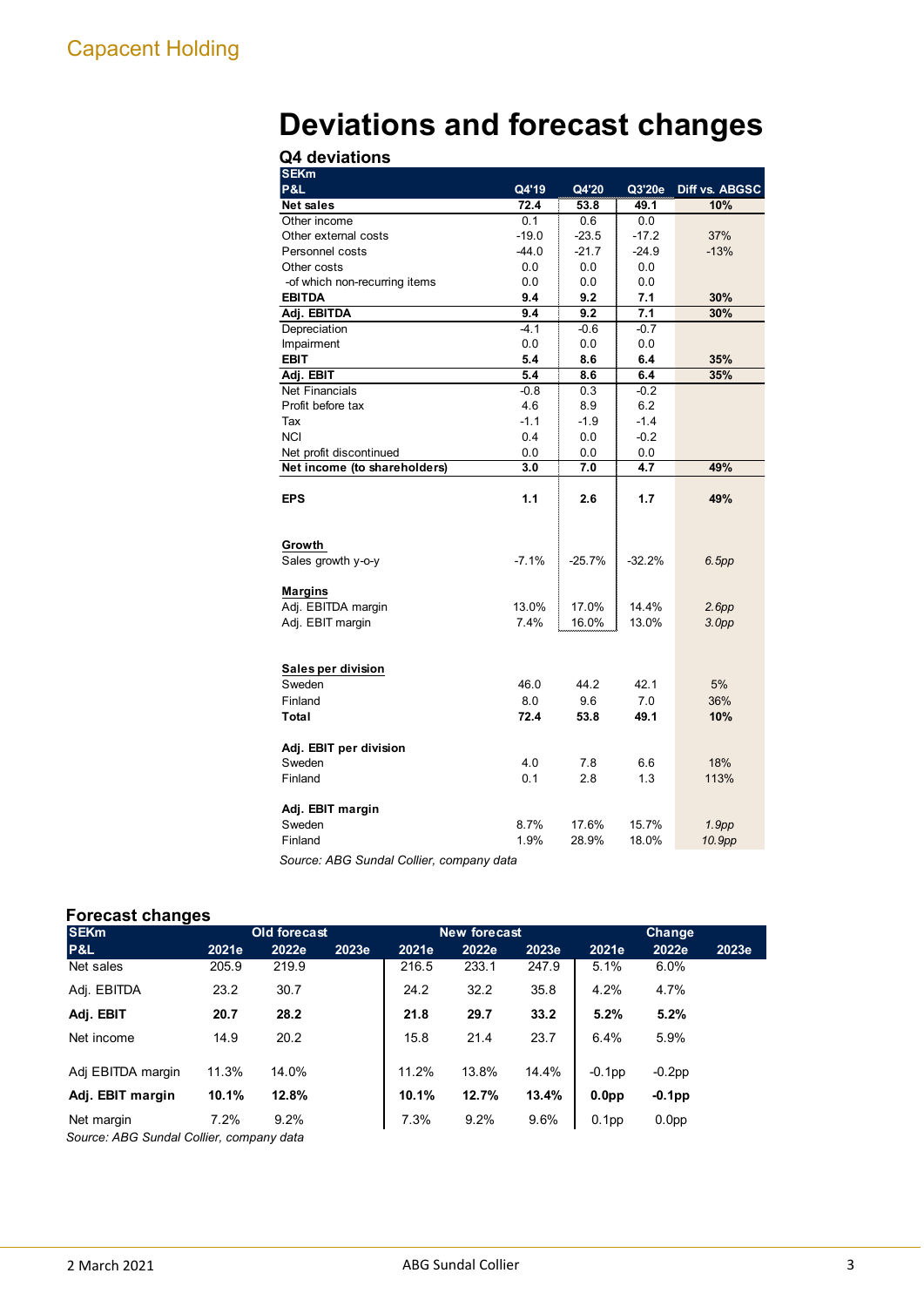# **Valuation**

### **Peer group**

| <b>Company</b>             | <b>Market</b> |        | Sales growth (%) |       |      | EV/Sales (x) |      |      | EV/EBITDA(x) |      |        | EV/EBIT(x) |        |      | P/E(x) |             |         | Dividend yields  |       |
|----------------------------|---------------|--------|------------------|-------|------|--------------|------|------|--------------|------|--------|------------|--------|------|--------|-------------|---------|------------------|-------|
| <b>Consulting firms</b>    | cap (SEKm)    | 2020   | 2021e            | 2022e | 2020 | 2021e 2022e  |      | 2020 | 2021e 2022e  |      | 2020   | 2021e      | 2022e  | 2020 |        | 2021e 2022e |         | 2020 2021e 2022e |       |
|                            |               |        |                  |       |      |              |      |      |              |      |        |            |        |      |        |             |         |                  |       |
| Addnode                    | 7.769         | 11%    | 0%               | 4%    | 2.2  | 2.1          | 2.1  | 17.3 | 17.3         | 16.6 | 31.9   | 30.7       | 28.5   | 40.0 | 34.2   | 31.3        | .3%     | 1.4%             | 1.5%  |
| <b>Eurocon Consulting</b>  | 187           | $-6%$  | 9%               | na    | 1.0  | 0.9          | 0.8  | 8.6  | 6.8          | 5.7  | 17.0   | 11.0       | 8.6    | 22.1 | 13.5   | 10.8        | 4.0%    | 5.0%             | 6.0%  |
| eWork Group                | 1,205         | $-3%$  | 8%               | 8%    | 0.1  | 0.1          | 0.1  | 10.3 | 13.0         | 12.0 | 13.3   | 16.7       | 15.1   | 17.3 | 20.7   | 18.5        | 5.6%    | 4.6%             | 4.8%  |
| <b>Know it</b>             | 5,227         | 1%     | 16%              | 4%    | 1.5  | 1.3          | 1.2  | 12.4 | 10.8         | 10.5 | 15.7   | 13.3       | 12.9   | 14.2 | 12.7   | 12.5        | 3.6%    | 3.9%             | 4.1%  |
| Rejlers                    | 2,610         | $-2%$  | 6%               | 4%    | 1.2  | 1.2          | 1.1  | 8.7  | 9.8          | 9.0  | 15.1   | 20.8       | 17.8   | 43.2 | 19.9   | 17.2        | 0.8%    | 2.0%             | 2.3%  |
| Semcon                     | 1,579         | -12%   | 5%               | 7%    | 0.9  | 0.9          | 0.8  | 8.2  | 6.9          | 6.5  | 9.3    | 8.8        | 8.1    | 8.1  | 8.3    | 7.5         | $0.0\%$ | 8.3%             | 6.2%  |
| Tieto                      | 31,058        | 61%    | 1%               | 3%    | 1.4  | 1.4          | 1.4  | 8.8  | 8.0          | 7.5  | 11.3   | 10.8       | 10.1   | 11.6 | 10.9   | 10.1        | 5.3%    | 6.0%             | 6.0%  |
| ÅF                         | 25,137        | $-4%$  | 2%               | 5%    | 1.7  | 1.6          | 1.6  | 13.7 | 12.7         | 11.5 | 20.6   | 18.6       | 16.3   | 24.6 | 20.8   | 18.2        | 2.0%    | 2.5%             | 2.7%  |
| Average                    |               | 6%     | 6%               | 5%    | 1.2  | 1.2          | 1.1  | 11.0 | 10.7         | 9.9  | 16.8   | 16.3       | 14.7   | 22.6 | 17.6   | 15.8        | 2.8%    | 4.2%             | 4.2%  |
| Median                     |               | $-3%$  | 5%               | 4%    | 1.3  | 1.2          | 1.2  | 9.6  | 10.3         | 9.8  | 15.4   | 15.0       | 14.0   | 19.7 | 16.7   | 14.9        | 2.8%    | 4.2%             | 4.5%  |
| Capacent (ABGSCe)          | 119           | $-21%$ | 6%               | 8%    | 0.4  | 0.5          | 0.4  | 4.0  | 4.2          | 3.0  | 5.9    | 4.6        | 3.3    | 10.6 | 7.6    | 5.6         | 9.7%    | 8.6%             | 11.6% |
| Capacent above/below (+/-) |               | 678%   | 9%               | 84%   | -71% | -62%         | -65% | -59% | -59%         | -69% | $-62%$ | -69%       | $-77%$ | -46% | -55%   | -62%        | 244%    | 104%             | 161%  |

*Source: ABG Sundal Collier, company data*





# **EV/EBIT (x) NTM**



# **Indicative price range of SEK 45-68**

We expect a P/E of 7.7x for '21e, which is slightly below the three-year NTM average of 8.3x. An indicative price range of plus/minus one standard deviation from the average indicates SEK 39-57 per share. Capacent's currently has a strong balance sheet with a net cash position of ~SEK 20m and on our 2021 estimates, it is trading at an EV/EBIT of 4.6x, which is below the three-year NTM average of 6.9x. An indicative price range of plus/minus one standard deviation from the EV/EBIT average indicates SEK 52-80 per share. We arrive at our fair value range by combining the two range equally, which yields a range of SEK 45-68 per share.

The price range will ultimately be determined by execution of the ongoing restructuring. One could also argue, however, that a successful restructuring would decrease the valuation gap towards the peer group. Currently, Capacent is trading ~55% below the peer group on the 2021e P/E.

*Source: ABG Sundal Collier, company data*

*Source: ABG Sundal Collier, company data*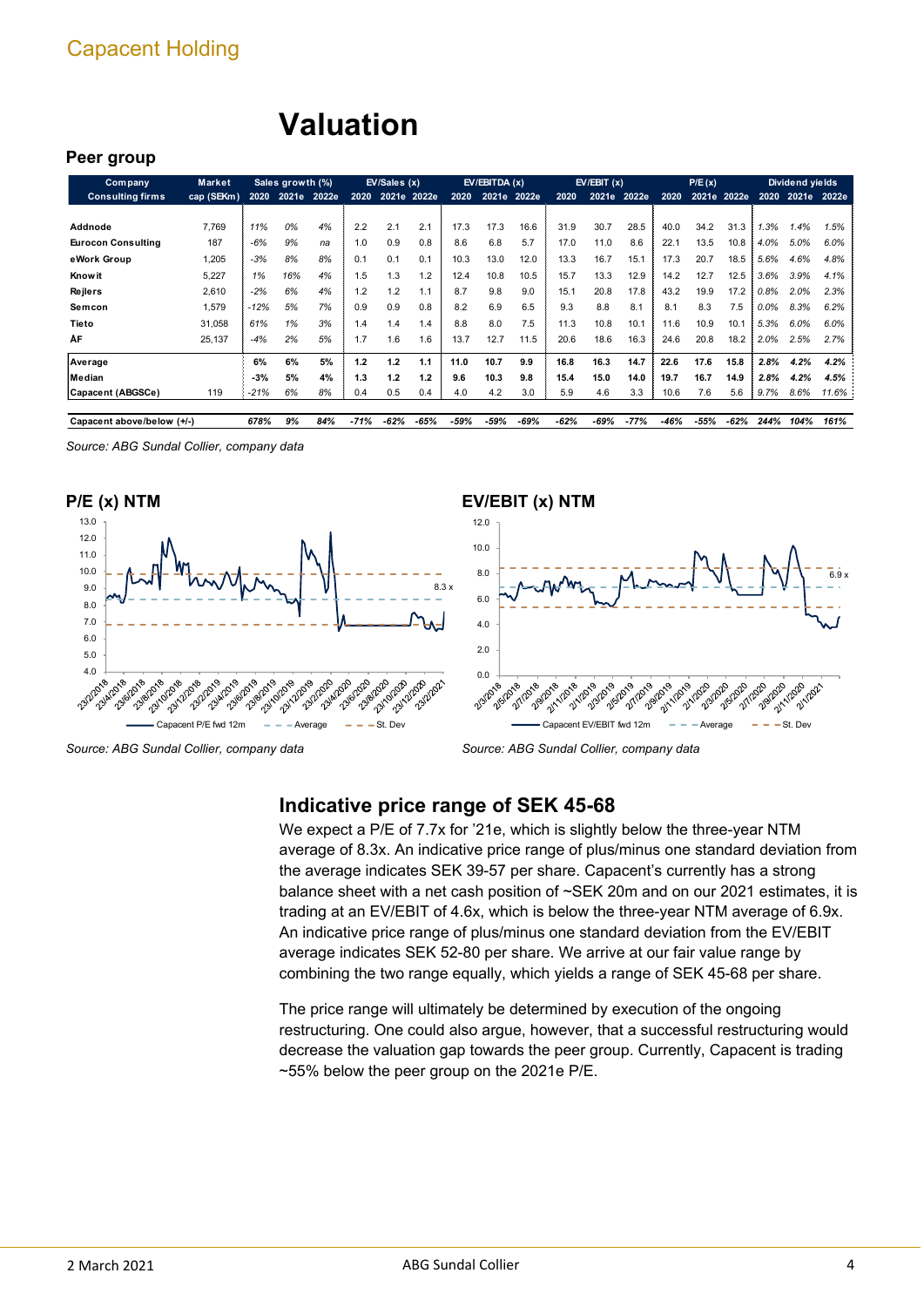# **Quarterly and yearly overview**

| <b>SEKm</b>                   |          |         |                      |             |                 |              |                             |              |          |          |                   |                   |          |          |                   |          |
|-------------------------------|----------|---------|----------------------|-------------|-----------------|--------------|-----------------------------|--------------|----------|----------|-------------------|-------------------|----------|----------|-------------------|----------|
| P&L                           | Q1'20    | Q2'20   | Q3'20                | Q4'20       |                 |              | Q1'21e Q2'21e Q3'21e Q4'21e |              | 2016     | 2017     | 2018              | 2019              | 2020     |          | 2021e 2022e       | 2023e    |
| Net sales                     | 69.0     | 45.8    | 35.9                 | 53.8        | 53.4            | 55.6         | 44.8                        | 62.7         | 142.9    | 200.4    | 263.8             | 259.7             | 204.5    | 216.5    | 233.1             | 247.9    |
| Other income                  | 0.0      | 0.8     | 1.3                  | 0.6         | 0.0             | 0.0          | 0.0                         | 0.0          | 0.7      | 6.8      | 9.6               | 0.1               | 2.7      | 0.0      | 0.0               | 0.0      |
| Other external costs          | -20.3    | $-21.7$ | $-15.7$              | $-23.5$     | $-18.7$         | $-19.5$      | $-15.7$                     | $-22.0$      | $-20.1$  | $-42.0$  | $-59.3$           | $-55.5$           | $-81.2$  | $-75.8$  | $-79.2$           | $-84.3$  |
| Personnel costs               | -43.6    | $-25.5$ | $-15.2$              | $-21.7$     | $-30.6$         | $-30.4$      | $-24.7$                     | $-30.8$      | $-115.6$ | $-112.6$ | $-183.7$          | $-184.6$          | $-106.0$ | $-116.6$ | $-121.6$          | $-127.8$ |
| Other costs                   | 0.0      | $-28.4$ | 0.0                  | 0.0         | 0.0             | 0.0          | 0.0                         | 0.0          | $-0.1$   | 0.0      | 0.0               | 0.0               | $-28.4$  | 0.0      | 0.0               | 0.0      |
| -of which non-recurring items | 0.0      | $-28.3$ | 0.0                  | 0.0         | 0.0             | 0.0          | 0.0                         | 0.0          | 0        | 2.75     | $-3.3$            | $-3.5$            | $-28.3$  | 0.0      | 0.0               | 0.0      |
| <b>EBITDA</b>                 | 5.2      | -29.0   | 6.2                  | 9.2         | 4.1             | 5.7          | 4.4                         | 10.0         | 10.8     | 12.9     | 30.5              | 19.7              | -8.4     | 24.2     | 32.2              | 35.8     |
| Adj. EBITDA                   | 5.2      | -0.6    | 6.2                  | 9.2         | 4.1             | 5.7          | 4.4                         | 10.0         | 10.8     | 10.2     | 24.3              | 23.2              | 19.9     | 24.2     | 32.2              | 35.8     |
| Depreciation                  | $-3.6$   | $-1.8$  | $-0.6$               | $-0.6$      | $-0.6$          | $-0.6$       | $-0.6$                      | $-0.6$       | $-0.5$   | $-1.8$   | $-3.1$            | $-13.0$           | $-6.6$   | $-2.4$   | $-2.5$            | $-2.6$   |
| Impairment                    | $\Omega$ | 0.0     | 0                    | $\Omega$    | $\mathbf{0}$    | $\mathbf{0}$ | $\mathbf{0}$                | $\mathbf{0}$ | 0        | $-5.3$   | $-9.5$            | 0                 | 0.0      | 0.0      | 0.0               | 0.0      |
| <b>EBIT</b>                   | 1.5      | -30.8   | 5.6                  | 8.6         | 3.5             | 5.1          | 3.8                         | 9.4          | 10.3     | 5.9      | 17.9              | 6.7               | $-15.1$  | 21.8     | 29.7              | 33.2     |
| Adj. EBIT                     | 1.5      | $-2.4$  | 5.6                  | 8.6         | 3.5             | 5.1          | 3.8                         | 9.4          | 10.3     | 8.4      | 21.2              | 10.2              | 13.3     | 21.8     | 29.7              | 33.2     |
| <b>Net Financials</b>         | $-1.3$   | 0.3     | $-0.1$               | 0.3         | $-0.1$          | $-0.1$       | $-0.1$                      | $-0.1$       | 0.2      | $-0.9$   | $-1.2$            | $-3.6$            | $-0.8$   | $-0.2$   | $-0.3$            | $-0.3$   |
| Profit before tax             | 0.3      | $-30.5$ | 5.4                  | 8.9         | 3.4             | 5.0          | 3.8                         | 9.3          | 10.6     | 5.0      | 16.7              | 3.1               | $-15.9$  | 21.6     | 29.4              | 32.9     |
| Tax                           | $-0.1$   | 0.1     | $-1.3$               | $-1.9$      | $-0.7$          | $-1.0$       | $-0.8$                      | $-1.9$       | $-2.3$   | $-2.0$   | $-4.7$            | $-0.9$            | $-3.3$   | $-4.4$   | $-6.1$            | $-6.8$   |
| <b>NCI</b>                    | 0.1      | $-0.1$  | 0.0                  | 0.0         | $-0.1$          | $-0.3$       | $-0.3$                      | $-0.6$       | 0.0      | 0.3      | 0.5               | $-0.4$            | 0.0      | $-1.3$   | $-2.0$            | $-2.4$   |
| Net profit discontinued       | 0.0      | $-9.2$  | 0.0                  | 0.0         | 0.0             | 0.0          | 0.0                         | 0.0          | 0.0      | 0.0      | 0.0               | 0.0               | 0.0      | 0.0      | 0.0               | 0.0      |
| Net income (to shareholders)  | 0.0      | $-39.6$ | 4.2                  | 7.0         | 2.6             | 3.7          | 2.7                         | 6.8          | 8.2      | 3.3      | 11.5              | 2.6               | $-28.4$  | 15.8     | 21.4              | 23.7     |
|                               |          |         |                      |             |                 |              |                             |              |          |          |                   |                   |          |          |                   |          |
| <b>EPS diluted</b>            | 0.0      | -14.6   | 1.5                  | 2.6         | 1.0             | 1.4          | 1.0                         | 2.5          | 3.1      | 1.2      | 4.0               | 1.1               | $-10.4$  | 5.8      | 7.9               | 8.7      |
| <b>DPS</b>                    |          |         |                      |             |                 |              |                             |              | 3.0      | 1.0      | 3.0               | 1.0               | 3.5      | 3.8      | 5.1               | 5.7      |
|                               |          |         |                      |             |                 |              |                             |              |          |          |                   |                   |          |          |                   |          |
| Growth                        |          |         |                      |             |                 |              |                             |              |          |          |                   |                   |          |          |                   |          |
| Sales growth y-o-y            | $-3.2%$  |         | -32.4% -25.7% -25.7% |             | $-22.7\%$ 21.4% |              | 25.0%                       | 16.6%        | $-7.2%$  |          | 40.2% 31.7% -1.6% |                   | $-21.3%$ | 5.9%     | 7.6%              | 6.3%     |
|                               |          |         |                      |             |                 |              |                             |              |          |          |                   |                   |          |          |                   |          |
| <b>Margins</b>                |          |         |                      |             |                 |              |                             |              |          |          |                   |                   |          |          |                   |          |
| Adj. EBITDA margin            | 7.5%     | -63.3%  | 17.3%                | 17.0%       | 7.7%            | 10.2%        | 9.9%                        | 15.9%        | 7.6%     | 5.1%     | 9.2%              | 8.9%              | 9.7%     |          | 11.2% 13.8% 14.4% |          |
| Adj. EBIT margin              | 2.2%     | $-5.3%$ | 15.6%                | 16.0%       | 6.5%            | 9.2%         | 8.5%                        | 14.9%        | 7.2%     | 4.2%     | 8.0%              | 3.9%              | 6.5%     |          | 10.1% 12.7% 13.4% |          |
| Adj. R12 EBIT margin          | 2.8%     | 0.5%    | 4.5%                 | 6.5%        | 8.1%            | 11.5%        | 10.1%                       | 10.1%        |          |          |                   |                   |          |          |                   |          |
|                               |          |         |                      |             |                 |              |                             |              |          |          |                   |                   |          |          |                   |          |
| Sales per division            |          |         |                      |             |                 |              |                             |              |          |          |                   |                   |          |          |                   |          |
| Sweden                        | 44.0     | 39.5    | 31.5                 | 44.2        | 45.8            | 48.0         | 38.4                        | 50.6         | 121.7    | 117.5    | 141.1             | 143.9             | 159.2    | 182.7    | 195.2             | 205.7    |
| Finland                       | 7.7      | 6.2     | 4.4                  | 9.6         | 7.6             | 7.6          | 6.5                         | 12.1         | 21.3     | 19.9     | 38.8              | 38.8              | 27.7     | 33.8     | 37.9              | 42.2     |
| Total                         | 69.0     | 45.8    | 35.9                 | 53.8        | 53.4            | 55.6         | 44.8                        | 62.7         | 142.9    | 200.4    | 263.8             | 259.7             | 204.5    | 216.5    | 233.1             | 247.9    |
|                               |          |         |                      |             |                 |              |                             |              |          |          |                   |                   |          |          |                   |          |
| Adj. EBIT per division        |          |         |                      |             |                 |              |                             |              |          |          |                   |                   |          |          |                   |          |
| Sweden                        | 1.6      | $-0.9$  | 6.0                  | 7.8         | 4.2             | 5.6          | 3.8                         | 8.3          |          | 6.9      | 10.6              | 8.3               | 14.5     | 21.9     | 26.3              | 29.0     |
| Finland                       | 0.0      | 0.5     | 1.0                  | 2.8         | 0.8             | 1.0          | 1.0                         | 2.6          |          | 2.0      | 12.2              | 6.5               | 4.2      | 5.4      | 8.9               | 10.2     |
|                               |          |         |                      |             |                 |              |                             |              |          |          |                   |                   |          |          |                   |          |
| Adj. EBIT margin per division |          |         |                      |             |                 |              |                             |              |          |          |                   |                   |          |          |                   |          |
| Sweden                        | 3.7%     | $-2.2%$ | 19.1%                | 17.6%       | 9.2%            | 11.7%        | 9.9%                        | 16.4%        | 8.0%     | 6.6%     | 7.5%              | 5.7%              | 9.1%     | 12.0%    | 13.5%             | 14.1%    |
| Finland                       | 0.4%     | 7.3%    | 22.2%                | 28.9% 10.0% |                 | 13.0%        | 16.0%                       | 22.0%        | 7.8%     | 9.8%     |                   | 31.5% 16.8% 15.3% |          |          | 16.0% 17.5% 19.0% |          |
|                               |          |         |                      |             |                 |              |                             |              |          |          |                   |                   |          |          |                   |          |

*Source: ABG Sundal Collier, company data*



## **Sales per business unit Sweden, SEKm**

*Source: ABG Sundal Collier, company data*

# **EBIT margin per business unit Sweden, %**



*Source: ABG Sundal Collier, company data*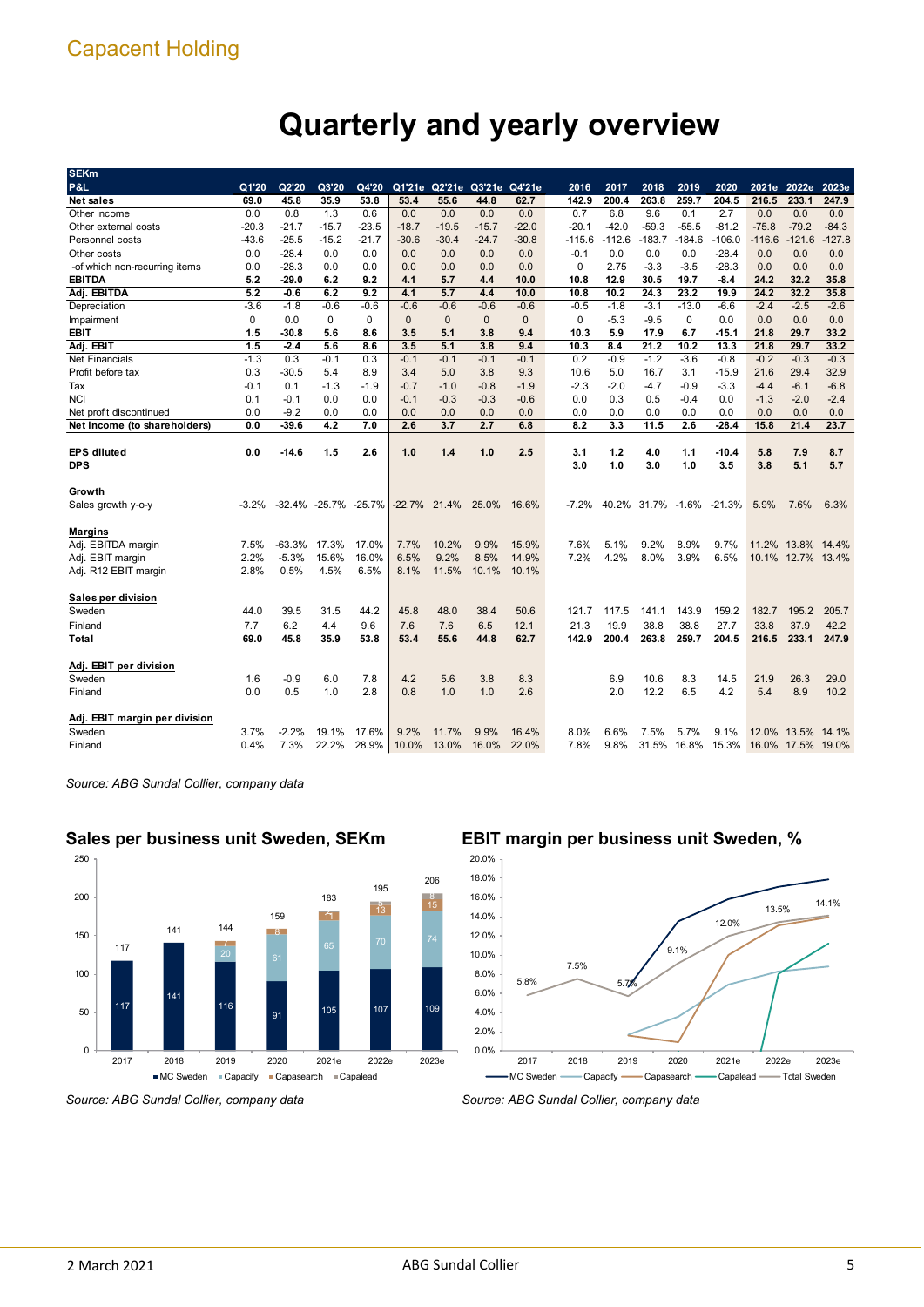# **ESG profile**

### **ESG initiatives**

Capacent is a management consultancy firm with a presence in Sweden, Finland and Iceland. The company's core business is to improve its customers' cash flow and profitability, but it also offers other services. In regards to ESG, Capacent has introduced a Gender Equality Roadmap, which is used to help customers improve gender equality and can be used to identify structures related to gender within organisations. Capacent has made gender diversity a priority, with equal representation on the board and with the majority of new recruits being female. The largest service offering is within operational excellence, where Capacent works side by side with its clients, helping them become more efficient and at the same time minimising their environmental footprints. An example is a project that focuses on emissions and the cost efficient supply chain process, by reviewing the optimal way to serve the customer and optimising the transportation routes while decreasing lead times across the chain. In order to attract qualified employees, the company is constantly trying to improve the satisfaction and development of the workforce. Capacent focuses on employee's health and wellbeing through various policies. No previous ESG incidents have been reported.

### **Risks and opportunities**

Capacent currently does not present information on its ESG profile to investors and stakeholders, meaning there is room for improvement in this regard. In addition, Capacent has not stated any targets on ESG metrics and does not provide ESG data to the public. There is therefore an opportunity for the company to improve its ESG profile and by doing so, its reputation as a service provider and employer.

| Social and governance data             |      |      |      |  |  |  |  |  |  |  |  |
|----------------------------------------|------|------|------|--|--|--|--|--|--|--|--|
|                                        | 2017 | 2018 | 2019 |  |  |  |  |  |  |  |  |
| Women in workforce %                   | 0.34 | 0.38 | 0.42 |  |  |  |  |  |  |  |  |
| Women in management %                  | 0    | 0    | 0.29 |  |  |  |  |  |  |  |  |
| Women in board %                       | 0.2  | 02   | 0.5  |  |  |  |  |  |  |  |  |
| CEO salary, SEKm p.a.                  | 1.9  | 2    | 1.7  |  |  |  |  |  |  |  |  |
| Employee turnover %                    | na   | na   | na   |  |  |  |  |  |  |  |  |
| Employee absence %                     | na   | na   | na   |  |  |  |  |  |  |  |  |
| Person responsible for sustainability: |      |      | CEO  |  |  |  |  |  |  |  |  |
| Senior management:                     |      |      | Yes  |  |  |  |  |  |  |  |  |

## **Company sponsored research**

#### **Not rated**

| Key issues*                   | <b>ABGSC</b> weight |
|-------------------------------|---------------------|
| <b>Environment</b>            | 10%                 |
| Climate change                |                     |
| Carbon emissions              |                     |
| Pollution and waste           |                     |
| Social                        | 60%                 |
| Human capital                 |                     |
| Labour management             |                     |
| Health and safety             |                     |
| Governance                    | 30%                 |
| Corporate governance          |                     |
| <b>Business ethics</b>        |                     |
| Corporate behaviour           |                     |
| <b>Previous ESG incidents</b> |                     |
| None                          |                     |

**Exposure to ESG Trends**

Gender diversity

\*based on the MSCI framework but not using all the parameters.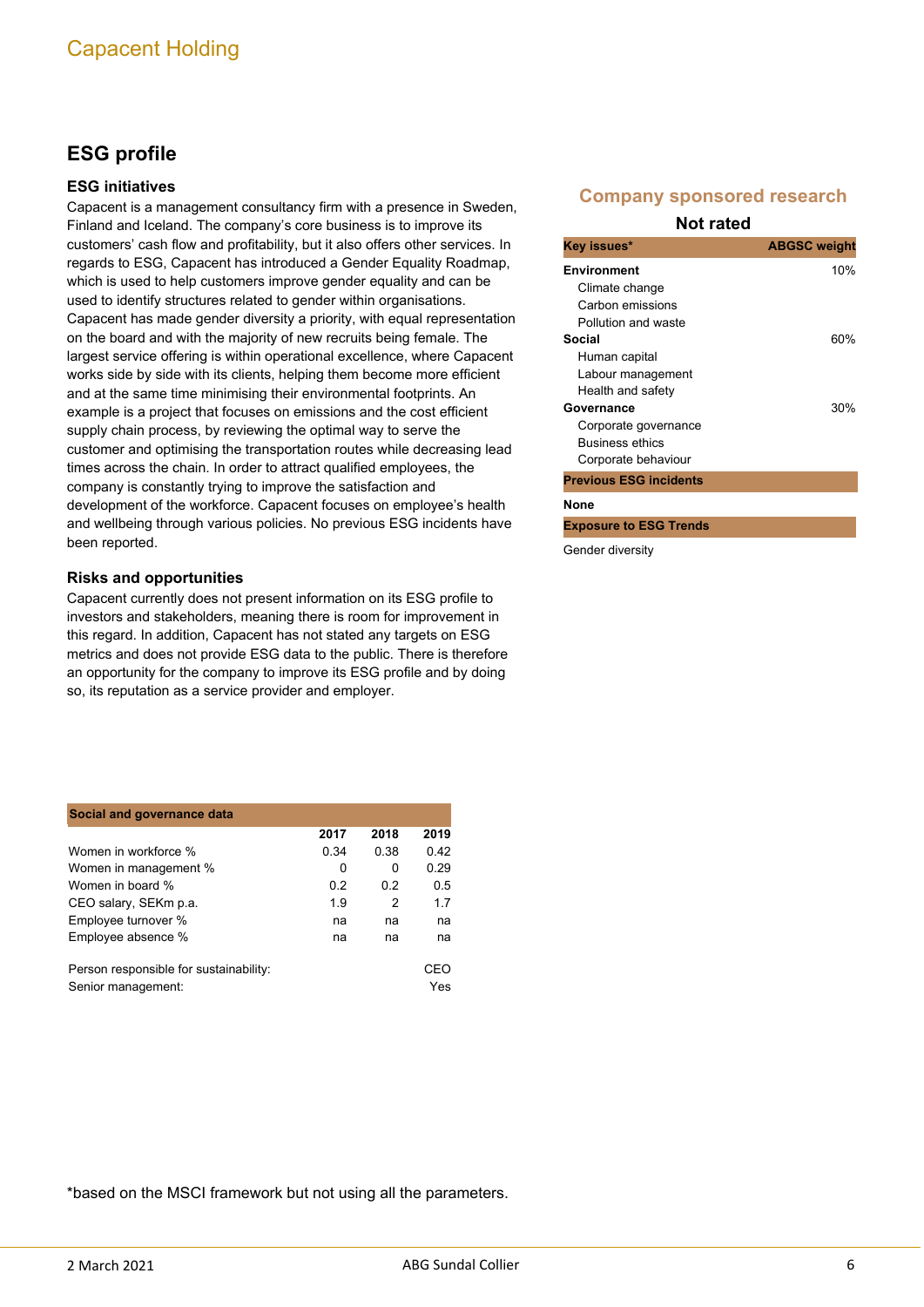| <b>Income Statement (SEKm)</b>      | Q1 2020                 | Q2 2020     | Q3 2020 | Q4 2020        | Q1 2021e    | Q2 2021e    | Q3 2021e    | Q4 2021e       |
|-------------------------------------|-------------------------|-------------|---------|----------------|-------------|-------------|-------------|----------------|
| Sales                               | 69                      | 46          | 36      | 54             | 53          | 56          | 45          | 63             |
| COGS                                | 0                       | $\mathbf 0$ | 0       | $\mathbf 0$    | $\mathbf 0$ | $\mathbf 0$ | $\mathbf 0$ | $\mathbf 0$    |
| Gross profit                        | 69                      | 46          | 36      | 54             | 53          | 56          | 45          | 63             |
| Other operating items               | $-64$                   | $-75$       | -30     | $-45$          | $-49$       | -50         | -40         | $-53$          |
| <b>EBITDA</b>                       | 5                       | $-29$       | 6       | 9              | 4           | 6           | 4           | 10             |
| Depreciation and amortisation       | -4                      | $-2$        | -1      | -1             | $-1$        | $-1$        | $-1$        | $-1$           |
| <b>EBITA</b>                        | $\mathbf 2$             | $-31$       | 6       | 9              | 3           | 5           | 4           | 9              |
| EO items                            | 0                       | 0           | 0       | -3             | $\mathbf 0$ | -3          | -3          | $\mathbf 0$    |
| Impairment and PPA amortisation     | 0                       | $\mathbf 0$ | 0       | $\mathbf 0$    | $\mathbf 0$ | $\mathbf 0$ | $\mathbf 0$ | $\mathbf 0$    |
| <b>EBIT</b>                         | $\mathbf 2$             | $-31$       | 6       | 9              | 3           | 5           | 4           | 9              |
| Net financial items                 | -1                      | $\mathbf 0$ | -0      | $\mathbf 0$    | -0          | -0          | -0          | $-0$           |
| <b>Pretax profit</b>                | 0                       | -31         | 5       | 9              | 3           | 5           | 4           | 9              |
| Tax                                 | -0                      | $\mathbf 0$ | $-1$    | $-2$           | $-1$        | $-1$        | $-1$        | $-2$           |
| Net profit                          | 0                       | -30         | 4       | $\overline{7}$ | 3           | 4           | 3           | $\overline{7}$ |
| Minority interest                   | 0                       | -0          | -0      | -0             | -0          | -0          | -0          | $-1$           |
| Net profit discontinued             | 0                       | -9          | 0       | 0              | 0           | $\Omega$    | 0           | 0              |
| Net profit to shareholders          | 0                       | $-40$       | 4       | 7              | 3           | 4           | 3           | $\overline{7}$ |
| <b>EPS</b>                          | 0.09                    | $-13.30$    | 1.38    | 2.33           | 0.88        | 1.23        | 0.89        | 2.29           |
| <b>EPS Adj</b>                      | 0.09                    | $-10.21$    | 1.38    | 2.33           | 0.88        | 1.23        | 0.89        | 2.29           |
| Total extraordinary items after tax | $\pmb{0}$               | 0           | 0       | $-3$           | $\mathbf 0$ | $-3$        | $-3$        | $\mathbf 0$    |
| Tax rate (%)                        | 48.5                    | 0.3         | 23.5    | 21.8           | 20.6        | 20.6        | 20.6        | 20.6           |
| Gross margin (%)                    | 100.0                   | 100.0       | 100.0   | 100.0          | 100.0       | 100.0       | 100.0       | 100.0          |
| EBITDA margin (%)                   | 7.5                     | $-63.3$     | 17.3    | 17.0           | 7.7         | 10.2        | 9.9         | 15.9           |
| EBITA margin (%)                    | 2.2                     | $-67.2$     | 15.6    | 16.0           | 6.5         | 9.2         | 8.5         | 14.9           |
| EBIT margin (%)                     | 2.2                     | $-67.2$     | 15.6    | 16.0           | 6.5         | 9.2         | 8.5         | 14.9           |
| Pretax margin (%)                   | 0.4                     | $-66.7$     | 15.2    | 16.6           | 6.4         | 9.1         | 8.4         | 14.9           |
| Net margin (%)                      | 0.2                     | $-66.5$     | 11.6    | 13.0           | 5.1         | 7.2         | 6.7         | 11.8           |
| Growth rates Y/Y                    | Q1 2020                 | Q2 2020     | Q3 2020 | Q4 2020        | Q1 2021e    | Q2 2021e    | Q3 2021e    | Q4 2021e       |
| Sales growth (%)                    | $-3.2$                  | $-32.4$     | $-25.7$ | $-25.7$        | $-22.7$     | 21.4        | 25.0        | 16.6           |
| EBITDA growth (%)                   | $-29.5$                 | $-chq$      | $+chg$  | $-2.7$         | $-21.0$     | $+chg$      | $-28.6$     | 8.8            |
| EBIT growth (%)                     | $-65.5$                 | -chg        | $+chg$  | 60.3           | 125.9       | $+chg$      | $-31.6$     | 9.2            |
| Net profit growth (%)               | $-95.0$                 | -chg        | $+chg$  | 100.8          | 1,876.9     | $+chg$      | $-28.0$     | 6.1            |
| EPS growth (%)                      | $-95.0$                 | -chg        | $+chg$  | 100.8          | 1,876.9     | $+chq$      | $-28.0$     | 6.1            |
| Adj earnings numbers                | Q1 2020                 | Q2 2020     | Q3 2020 | Q4 2020        | Q1 2021e    | Q2 2021e    | Q3 2021e    | Q4 2021e       |
| <b>EBITDA Adj</b>                   | 5                       | $-29$       | 6       | 12             | 4           | 8           | 7           | 10             |
| EBITDA Adj margin (%)               | 7.5                     | $-63.3$     | 17.3    | 22.1           | 7.7         | 14.7        | 16.3        | 15.9           |
| <b>EBITA Adj</b>                    | $\overline{\mathbf{c}}$ | $-31$       | 6       | 11             | 3           | 8           | 7           | 9              |
| EBITA Adj margin (%)                | 2.2                     | $-67.2$     | 15.6    | 21.0           | 6.5         | 13.7        | 15.0        | 14.9           |
| <b>EBIT Adj</b>                     | 2                       | $-31$       | 6       | 11             | 3           | 8           | 7           | 9              |
| EBIT Adj margin (%)                 | 2.2                     | $-67.2$     | 15.6    | 21.0           | 6.5         | 13.7        | 15.0        | 14.9           |
| Pretax profit Adj                   | 0                       | $-31$       | 5       | 12             | 3           | 8           | 7           | 9              |
| Net profit Adj                      | 0                       | $-30$       | 4       | 10             | 3           | 6           | 6           | 7              |
| Net profit to shareholders Adj      | 0                       | $-31$       | 4       | 10             | 3           | 6           | 6           | $\overline{7}$ |
| Net Adj margin (%)                  | 0.2                     | $-66.5$     | 11.6    | 18.0           | 5.1         | 11.7        | 13.2        | 11.8           |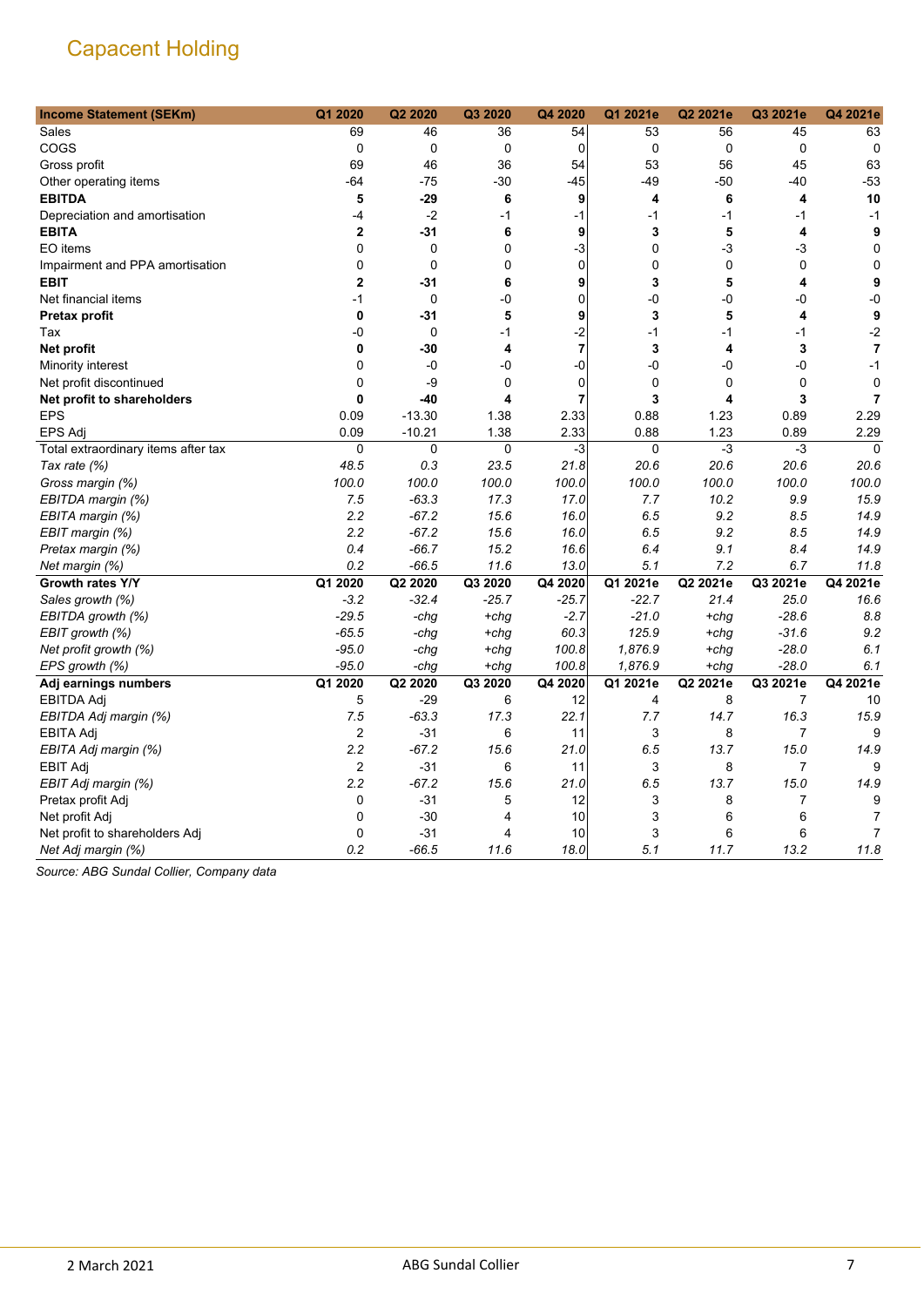| 138<br>154<br>143<br>264<br>217<br>233<br>248<br>Sales<br>200<br>260<br>204<br>COGS<br>0<br>0<br>0<br>0<br>0<br>0<br>$\mathbf 0$<br>0<br>0<br>0<br>138<br>154<br>143<br>200<br>264<br>260<br>217<br>233<br>248<br>204<br>Gross profit<br>$-125$<br>$-137$<br>$-132$<br>$-240$<br>$-192$<br>$-201$<br>$-212$<br>$-187$<br>$-243$<br>$-213$<br>Other operating items<br><b>EBITDA</b><br>21<br>20<br>32<br>36<br>14<br>17<br>11<br>13<br>-8<br>24<br>$-0$<br>$-2$<br>$-3$<br>$-13$<br>$-7$<br>$-2$<br>$-3$<br>$-3$<br>Depreciation and amortisation<br>$-1$<br>$-1$<br>$\pmb{0}$<br>$-7$<br>$\mathbf 0$<br>0<br>0<br>0<br>$-13$<br>$-1$<br>Of which leasing depreciation<br>-1<br>$-1$<br>$\overline{\mathbf{r}}$<br>17<br>11<br>22<br>33<br><b>EBITA</b><br>13<br>10<br>18<br>-15<br>30<br>EO items<br>$\mathbf 0$<br>$-2$<br>3<br>$-3$<br>$-4$<br>$-28$<br>0<br>0<br>0<br>0<br>$\Omega$<br>0<br>-5<br>0<br>0<br>$\mathbf 0$<br>Impairment and PPA amortisation<br>$\Omega$<br>$\mathbf 0$<br>0<br>0<br>6<br>18<br>22<br>33<br><b>EBIT</b><br>13<br>17<br>10<br>7<br>-15<br>30<br>$-1$<br>$-0$<br>0<br>$-1$<br>$-1$<br>$-4$<br>$-1$<br>$-0$<br>$-0$<br>$-0$<br>Net financial items<br>5<br>17<br>12<br>16<br>3<br>22<br>29<br>33<br>11<br>-16<br><b>Pretax profit</b><br>$-2$<br>$-3$<br>$-2$<br>$-2$<br>$-5$<br>$-1$<br>$-3$<br>$-4$<br>$-6$<br>$-7$<br>Tax<br>14<br>8<br>12<br>$\mathbf 2$<br>17<br>26<br>Net profit<br>10<br>3<br>-19<br>23<br>-0<br>0<br>0<br>$-2$<br>$-2$<br>Minority interest<br>0<br>0<br>0<br>-0<br>-1<br>$\mathbf 0$<br>0<br>0<br>0<br>0<br>0<br>0<br>$\Omega$<br>Net profit discontinued<br>$\mathbf 0$<br>0<br>10<br>8<br>3<br>12<br>2<br>$-19$<br>21<br>Net profit to shareholders<br>14<br>16<br>24<br><b>EPS</b><br>3.71<br>$-7.05$<br>7.87<br>8.74<br>5.12<br>3.11<br>1.23<br>4.16<br>0.64<br>5.82<br>3.11<br>5.27<br>5.82<br>8.74<br><b>EPS Adj</b><br>3.71<br>5.76<br>2.17<br>1.93<br>3.39<br>7.87 |
|------------------------------------------------------------------------------------------------------------------------------------------------------------------------------------------------------------------------------------------------------------------------------------------------------------------------------------------------------------------------------------------------------------------------------------------------------------------------------------------------------------------------------------------------------------------------------------------------------------------------------------------------------------------------------------------------------------------------------------------------------------------------------------------------------------------------------------------------------------------------------------------------------------------------------------------------------------------------------------------------------------------------------------------------------------------------------------------------------------------------------------------------------------------------------------------------------------------------------------------------------------------------------------------------------------------------------------------------------------------------------------------------------------------------------------------------------------------------------------------------------------------------------------------------------------------------------------------------------------------------------------------------------------------------------------------------------------------------------------------------------------------------------------------------------------------------------------------------------------------------------------------------------------------------------------|
|                                                                                                                                                                                                                                                                                                                                                                                                                                                                                                                                                                                                                                                                                                                                                                                                                                                                                                                                                                                                                                                                                                                                                                                                                                                                                                                                                                                                                                                                                                                                                                                                                                                                                                                                                                                                                                                                                                                                    |
|                                                                                                                                                                                                                                                                                                                                                                                                                                                                                                                                                                                                                                                                                                                                                                                                                                                                                                                                                                                                                                                                                                                                                                                                                                                                                                                                                                                                                                                                                                                                                                                                                                                                                                                                                                                                                                                                                                                                    |
|                                                                                                                                                                                                                                                                                                                                                                                                                                                                                                                                                                                                                                                                                                                                                                                                                                                                                                                                                                                                                                                                                                                                                                                                                                                                                                                                                                                                                                                                                                                                                                                                                                                                                                                                                                                                                                                                                                                                    |
|                                                                                                                                                                                                                                                                                                                                                                                                                                                                                                                                                                                                                                                                                                                                                                                                                                                                                                                                                                                                                                                                                                                                                                                                                                                                                                                                                                                                                                                                                                                                                                                                                                                                                                                                                                                                                                                                                                                                    |
|                                                                                                                                                                                                                                                                                                                                                                                                                                                                                                                                                                                                                                                                                                                                                                                                                                                                                                                                                                                                                                                                                                                                                                                                                                                                                                                                                                                                                                                                                                                                                                                                                                                                                                                                                                                                                                                                                                                                    |
|                                                                                                                                                                                                                                                                                                                                                                                                                                                                                                                                                                                                                                                                                                                                                                                                                                                                                                                                                                                                                                                                                                                                                                                                                                                                                                                                                                                                                                                                                                                                                                                                                                                                                                                                                                                                                                                                                                                                    |
|                                                                                                                                                                                                                                                                                                                                                                                                                                                                                                                                                                                                                                                                                                                                                                                                                                                                                                                                                                                                                                                                                                                                                                                                                                                                                                                                                                                                                                                                                                                                                                                                                                                                                                                                                                                                                                                                                                                                    |
|                                                                                                                                                                                                                                                                                                                                                                                                                                                                                                                                                                                                                                                                                                                                                                                                                                                                                                                                                                                                                                                                                                                                                                                                                                                                                                                                                                                                                                                                                                                                                                                                                                                                                                                                                                                                                                                                                                                                    |
|                                                                                                                                                                                                                                                                                                                                                                                                                                                                                                                                                                                                                                                                                                                                                                                                                                                                                                                                                                                                                                                                                                                                                                                                                                                                                                                                                                                                                                                                                                                                                                                                                                                                                                                                                                                                                                                                                                                                    |
|                                                                                                                                                                                                                                                                                                                                                                                                                                                                                                                                                                                                                                                                                                                                                                                                                                                                                                                                                                                                                                                                                                                                                                                                                                                                                                                                                                                                                                                                                                                                                                                                                                                                                                                                                                                                                                                                                                                                    |
|                                                                                                                                                                                                                                                                                                                                                                                                                                                                                                                                                                                                                                                                                                                                                                                                                                                                                                                                                                                                                                                                                                                                                                                                                                                                                                                                                                                                                                                                                                                                                                                                                                                                                                                                                                                                                                                                                                                                    |
|                                                                                                                                                                                                                                                                                                                                                                                                                                                                                                                                                                                                                                                                                                                                                                                                                                                                                                                                                                                                                                                                                                                                                                                                                                                                                                                                                                                                                                                                                                                                                                                                                                                                                                                                                                                                                                                                                                                                    |
|                                                                                                                                                                                                                                                                                                                                                                                                                                                                                                                                                                                                                                                                                                                                                                                                                                                                                                                                                                                                                                                                                                                                                                                                                                                                                                                                                                                                                                                                                                                                                                                                                                                                                                                                                                                                                                                                                                                                    |
|                                                                                                                                                                                                                                                                                                                                                                                                                                                                                                                                                                                                                                                                                                                                                                                                                                                                                                                                                                                                                                                                                                                                                                                                                                                                                                                                                                                                                                                                                                                                                                                                                                                                                                                                                                                                                                                                                                                                    |
|                                                                                                                                                                                                                                                                                                                                                                                                                                                                                                                                                                                                                                                                                                                                                                                                                                                                                                                                                                                                                                                                                                                                                                                                                                                                                                                                                                                                                                                                                                                                                                                                                                                                                                                                                                                                                                                                                                                                    |
|                                                                                                                                                                                                                                                                                                                                                                                                                                                                                                                                                                                                                                                                                                                                                                                                                                                                                                                                                                                                                                                                                                                                                                                                                                                                                                                                                                                                                                                                                                                                                                                                                                                                                                                                                                                                                                                                                                                                    |
|                                                                                                                                                                                                                                                                                                                                                                                                                                                                                                                                                                                                                                                                                                                                                                                                                                                                                                                                                                                                                                                                                                                                                                                                                                                                                                                                                                                                                                                                                                                                                                                                                                                                                                                                                                                                                                                                                                                                    |
|                                                                                                                                                                                                                                                                                                                                                                                                                                                                                                                                                                                                                                                                                                                                                                                                                                                                                                                                                                                                                                                                                                                                                                                                                                                                                                                                                                                                                                                                                                                                                                                                                                                                                                                                                                                                                                                                                                                                    |
|                                                                                                                                                                                                                                                                                                                                                                                                                                                                                                                                                                                                                                                                                                                                                                                                                                                                                                                                                                                                                                                                                                                                                                                                                                                                                                                                                                                                                                                                                                                                                                                                                                                                                                                                                                                                                                                                                                                                    |
|                                                                                                                                                                                                                                                                                                                                                                                                                                                                                                                                                                                                                                                                                                                                                                                                                                                                                                                                                                                                                                                                                                                                                                                                                                                                                                                                                                                                                                                                                                                                                                                                                                                                                                                                                                                                                                                                                                                                    |
| $-3$<br>0<br>$-2$<br>3<br>$-4$<br>$-28$<br>$\Omega$<br>Total extraordinary items after tax<br>0<br>0<br>0                                                                                                                                                                                                                                                                                                                                                                                                                                                                                                                                                                                                                                                                                                                                                                                                                                                                                                                                                                                                                                                                                                                                                                                                                                                                                                                                                                                                                                                                                                                                                                                                                                                                                                                                                                                                                          |
| $-7$<br>0<br>0<br>0<br>0<br>0<br>$-13$<br>$-1$<br>$-1$<br>$-1$<br>Leasing payments                                                                                                                                                                                                                                                                                                                                                                                                                                                                                                                                                                                                                                                                                                                                                                                                                                                                                                                                                                                                                                                                                                                                                                                                                                                                                                                                                                                                                                                                                                                                                                                                                                                                                                                                                                                                                                                 |
| 17.9<br>17.6<br>22.2<br>39.5<br>28.2<br>29.9<br>20.6<br>20.6<br>20.6<br>20.5<br>Tax rate (%)                                                                                                                                                                                                                                                                                                                                                                                                                                                                                                                                                                                                                                                                                                                                                                                                                                                                                                                                                                                                                                                                                                                                                                                                                                                                                                                                                                                                                                                                                                                                                                                                                                                                                                                                                                                                                                       |
| 100.0<br>100.0<br>100.0<br>100.0<br>100.0<br>100.0<br>100.0<br>100.0<br>100.0<br>100.0<br>Gross margin (%)                                                                                                                                                                                                                                                                                                                                                                                                                                                                                                                                                                                                                                                                                                                                                                                                                                                                                                                                                                                                                                                                                                                                                                                                                                                                                                                                                                                                                                                                                                                                                                                                                                                                                                                                                                                                                         |
| 11.2<br>7.6<br>11.2<br>13.8<br>14.4<br>EBITDA margin (%)<br>9.8<br>7.6<br>6.5<br>7.9<br>-4.1                                                                                                                                                                                                                                                                                                                                                                                                                                                                                                                                                                                                                                                                                                                                                                                                                                                                                                                                                                                                                                                                                                                                                                                                                                                                                                                                                                                                                                                                                                                                                                                                                                                                                                                                                                                                                                       |
| 9.4<br>10.8<br>7.2<br>5.6<br>6.8<br>2.6<br>10.1<br>13.4<br>EBITA margin (%)<br>$-7.4$<br>12.7                                                                                                                                                                                                                                                                                                                                                                                                                                                                                                                                                                                                                                                                                                                                                                                                                                                                                                                                                                                                                                                                                                                                                                                                                                                                                                                                                                                                                                                                                                                                                                                                                                                                                                                                                                                                                                      |
| 9.4<br>10.8<br>7.2<br>2.9<br>6.8<br>2.6<br>10.1<br>12.7<br>13.4<br>EBIT margin (%)<br>$-7.4$                                                                                                                                                                                                                                                                                                                                                                                                                                                                                                                                                                                                                                                                                                                                                                                                                                                                                                                                                                                                                                                                                                                                                                                                                                                                                                                                                                                                                                                                                                                                                                                                                                                                                                                                                                                                                                       |
| 8.6<br>10.7<br>2.5<br>6.3<br>1.2<br>10.0<br>12.6<br>13.3<br>7.4<br>-7.8<br>Pretax margin (%)                                                                                                                                                                                                                                                                                                                                                                                                                                                                                                                                                                                                                                                                                                                                                                                                                                                                                                                                                                                                                                                                                                                                                                                                                                                                                                                                                                                                                                                                                                                                                                                                                                                                                                                                                                                                                                       |
| 7.1<br>8.8<br>5.7<br>1.5<br>0.8<br>10.0<br>10.5<br>4.5<br>$-9.4$<br>7.9<br>Net margin (%)                                                                                                                                                                                                                                                                                                                                                                                                                                                                                                                                                                                                                                                                                                                                                                                                                                                                                                                                                                                                                                                                                                                                                                                                                                                                                                                                                                                                                                                                                                                                                                                                                                                                                                                                                                                                                                          |
| 2023e<br>2014<br>2016<br>2017<br>2018<br>2021e<br>2022e<br>Growth rates Y/Y<br>2015<br>2019<br>2020                                                                                                                                                                                                                                                                                                                                                                                                                                                                                                                                                                                                                                                                                                                                                                                                                                                                                                                                                                                                                                                                                                                                                                                                                                                                                                                                                                                                                                                                                                                                                                                                                                                                                                                                                                                                                                |
| 31.7<br>6.3<br>14.7<br>11.3<br>$-7.2$<br>40.2<br>5.9<br>7.6<br>Sales growth (%)<br>$-1.6$<br>$-21.3$                                                                                                                                                                                                                                                                                                                                                                                                                                                                                                                                                                                                                                                                                                                                                                                                                                                                                                                                                                                                                                                                                                                                                                                                                                                                                                                                                                                                                                                                                                                                                                                                                                                                                                                                                                                                                               |
| 938.4<br>27.1<br>$-37.2$<br>19.7<br>61.9<br>$-6.1$<br>$-142.9$<br>386.2<br>33.2<br>11.2<br>EBITDA growth (%)                                                                                                                                                                                                                                                                                                                                                                                                                                                                                                                                                                                                                                                                                                                                                                                                                                                                                                                                                                                                                                                                                                                                                                                                                                                                                                                                                                                                                                                                                                                                                                                                                                                                                                                                                                                                                       |
| 11.8<br>2,212.0<br>28.9<br>$-38.2$<br>$-43.0$<br>204.5<br>$-62.7$<br>$-325.7$<br>244.7<br>36.4<br>EBIT growth (%)                                                                                                                                                                                                                                                                                                                                                                                                                                                                                                                                                                                                                                                                                                                                                                                                                                                                                                                                                                                                                                                                                                                                                                                                                                                                                                                                                                                                                                                                                                                                                                                                                                                                                                                                                                                                                  |
| 6,072.6<br>38.2<br>$-39.3$<br>$-63.3$<br>297.7<br>$-82.0$<br>$-985.6$<br>189.5<br>36.2<br>11.9<br>Net profit growth (%)                                                                                                                                                                                                                                                                                                                                                                                                                                                                                                                                                                                                                                                                                                                                                                                                                                                                                                                                                                                                                                                                                                                                                                                                                                                                                                                                                                                                                                                                                                                                                                                                                                                                                                                                                                                                            |
| 6,072.5<br>38.2<br>$-39.3$<br>$-60.3$<br>238.0<br>$-1,200.3$<br>182.6<br>35.2<br>11.1<br>$-84.6$<br>EPS growth (%)                                                                                                                                                                                                                                                                                                                                                                                                                                                                                                                                                                                                                                                                                                                                                                                                                                                                                                                                                                                                                                                                                                                                                                                                                                                                                                                                                                                                                                                                                                                                                                                                                                                                                                                                                                                                                 |
| 2023e<br>Profitability<br>2014<br>2015<br>2016<br>2017<br>2018<br>2019<br>2020<br>2021e<br>2022e                                                                                                                                                                                                                                                                                                                                                                                                                                                                                                                                                                                                                                                                                                                                                                                                                                                                                                                                                                                                                                                                                                                                                                                                                                                                                                                                                                                                                                                                                                                                                                                                                                                                                                                                                                                                                                   |
| 10.2<br>12.9<br>3.2<br>11.4<br>$-20.8$<br>23.9<br>23.8<br>ROE (%)<br>7.7<br>1.6<br>19.6                                                                                                                                                                                                                                                                                                                                                                                                                                                                                                                                                                                                                                                                                                                                                                                                                                                                                                                                                                                                                                                                                                                                                                                                                                                                                                                                                                                                                                                                                                                                                                                                                                                                                                                                                                                                                                            |
| 10.2<br>7.7<br>5.6<br>14.5<br>10.0<br>23.9<br>23.8<br>ROE Adj (%)<br>14.5<br>4.8<br>19.6                                                                                                                                                                                                                                                                                                                                                                                                                                                                                                                                                                                                                                                                                                                                                                                                                                                                                                                                                                                                                                                                                                                                                                                                                                                                                                                                                                                                                                                                                                                                                                                                                                                                                                                                                                                                                                           |
| 12.1<br>15.3<br>5.2<br>15.0<br>25.3<br>30.4<br>ROCE (%)<br>9.4<br>4.7<br>$-12.4$<br>30.8                                                                                                                                                                                                                                                                                                                                                                                                                                                                                                                                                                                                                                                                                                                                                                                                                                                                                                                                                                                                                                                                                                                                                                                                                                                                                                                                                                                                                                                                                                                                                                                                                                                                                                                                                                                                                                           |
| ROCE Adj(%)<br>12.1<br>16.9<br>7.5<br>17.7<br>7.2<br>10.9<br>25.3<br>30.4<br>9.4<br>30.8                                                                                                                                                                                                                                                                                                                                                                                                                                                                                                                                                                                                                                                                                                                                                                                                                                                                                                                                                                                                                                                                                                                                                                                                                                                                                                                                                                                                                                                                                                                                                                                                                                                                                                                                                                                                                                           |
| ROIC (%)<br>10.3<br>14.3<br>8.3<br>3.2<br>11.2<br>3.6<br>$-16.9$<br>27.9<br>34.2<br>35.4                                                                                                                                                                                                                                                                                                                                                                                                                                                                                                                                                                                                                                                                                                                                                                                                                                                                                                                                                                                                                                                                                                                                                                                                                                                                                                                                                                                                                                                                                                                                                                                                                                                                                                                                                                                                                                           |
| 10.3<br>15.8<br>8.3<br>4.6<br>13.3<br>5.4<br>14.9<br>27.9<br>34.2<br>35.4<br>ROIC Adj (%)                                                                                                                                                                                                                                                                                                                                                                                                                                                                                                                                                                                                                                                                                                                                                                                                                                                                                                                                                                                                                                                                                                                                                                                                                                                                                                                                                                                                                                                                                                                                                                                                                                                                                                                                                                                                                                          |
| 2014<br>2015<br>2018<br>2023e<br>2016<br>2017<br>2019<br>2020<br>2021e<br>2022e<br>Adj earnings numbers                                                                                                                                                                                                                                                                                                                                                                                                                                                                                                                                                                                                                                                                                                                                                                                                                                                                                                                                                                                                                                                                                                                                                                                                                                                                                                                                                                                                                                                                                                                                                                                                                                                                                                                                                                                                                            |
| 32<br><b>EBITDA Adj</b><br>14<br>19<br>11<br>10<br>24<br>23<br>20<br>24<br>36                                                                                                                                                                                                                                                                                                                                                                                                                                                                                                                                                                                                                                                                                                                                                                                                                                                                                                                                                                                                                                                                                                                                                                                                                                                                                                                                                                                                                                                                                                                                                                                                                                                                                                                                                                                                                                                      |
| 9.8<br>12.3<br>7.6<br>5.1<br>9.2<br>8.9<br>9.7<br>11.2<br>EBITDA Adj margin (%)<br>13.8<br>14.4                                                                                                                                                                                                                                                                                                                                                                                                                                                                                                                                                                                                                                                                                                                                                                                                                                                                                                                                                                                                                                                                                                                                                                                                                                                                                                                                                                                                                                                                                                                                                                                                                                                                                                                                                                                                                                    |
| 14<br>19<br>11<br>10<br>24<br>10<br>13<br>23<br>31<br>$35\,$<br>EBITDA lease Adj                                                                                                                                                                                                                                                                                                                                                                                                                                                                                                                                                                                                                                                                                                                                                                                                                                                                                                                                                                                                                                                                                                                                                                                                                                                                                                                                                                                                                                                                                                                                                                                                                                                                                                                                                                                                                                                   |
| 9.8<br>12.3<br>7.6<br>5.1<br>9.2<br>3.9<br>6.5<br>10.8<br>14.1<br>EBITDA lease Adj margin (%)<br>13.5                                                                                                                                                                                                                                                                                                                                                                                                                                                                                                                                                                                                                                                                                                                                                                                                                                                                                                                                                                                                                                                                                                                                                                                                                                                                                                                                                                                                                                                                                                                                                                                                                                                                                                                                                                                                                              |
| 18<br>$10$<br>8<br>21<br>13<br>22<br>$30\,$<br>33<br><b>EBITA Adj</b><br>13<br>10                                                                                                                                                                                                                                                                                                                                                                                                                                                                                                                                                                                                                                                                                                                                                                                                                                                                                                                                                                                                                                                                                                                                                                                                                                                                                                                                                                                                                                                                                                                                                                                                                                                                                                                                                                                                                                                  |
| 9.4<br>4.2<br>8.0<br>3.9<br>6.5<br>EBITA Adj margin (%)<br>11.9<br>7.2<br>10.1<br>12.7<br>13.4                                                                                                                                                                                                                                                                                                                                                                                                                                                                                                                                                                                                                                                                                                                                                                                                                                                                                                                                                                                                                                                                                                                                                                                                                                                                                                                                                                                                                                                                                                                                                                                                                                                                                                                                                                                                                                     |
| 13<br>18<br>$10$<br>8<br>21<br>10<br>13<br>22<br>$30\,$<br>33<br><b>EBIT Adj</b>                                                                                                                                                                                                                                                                                                                                                                                                                                                                                                                                                                                                                                                                                                                                                                                                                                                                                                                                                                                                                                                                                                                                                                                                                                                                                                                                                                                                                                                                                                                                                                                                                                                                                                                                                                                                                                                   |
| 4.2<br>9.4<br>11.9<br>7.2<br>8.0<br>3.9<br>6.5<br>10.1<br>12.7<br>13.4<br>EBIT Adj margin (%)                                                                                                                                                                                                                                                                                                                                                                                                                                                                                                                                                                                                                                                                                                                                                                                                                                                                                                                                                                                                                                                                                                                                                                                                                                                                                                                                                                                                                                                                                                                                                                                                                                                                                                                                                                                                                                      |
| 12<br>8<br>20<br>12<br>29<br>33<br>Pretax profit Adj<br>18<br>11<br>7<br>22                                                                                                                                                                                                                                                                                                                                                                                                                                                                                                                                                                                                                                                                                                                                                                                                                                                                                                                                                                                                                                                                                                                                                                                                                                                                                                                                                                                                                                                                                                                                                                                                                                                                                                                                                                                                                                                        |
| 9<br>23<br>26<br>Net profit Adj<br>10<br>15<br>8<br>6<br>15<br>6<br>17                                                                                                                                                                                                                                                                                                                                                                                                                                                                                                                                                                                                                                                                                                                                                                                                                                                                                                                                                                                                                                                                                                                                                                                                                                                                                                                                                                                                                                                                                                                                                                                                                                                                                                                                                                                                                                                             |
| Net profit to shareholders Adj<br>10<br>15<br>8<br>16<br>5<br>9<br>16<br>21<br>24<br>6                                                                                                                                                                                                                                                                                                                                                                                                                                                                                                                                                                                                                                                                                                                                                                                                                                                                                                                                                                                                                                                                                                                                                                                                                                                                                                                                                                                                                                                                                                                                                                                                                                                                                                                                                                                                                                             |
| $9.9\,$<br>5.8<br>2.2<br>$7.9\,$<br>$10.5$<br>Net Adj margin (%)<br>7.1<br>$5.7\,$<br>2.8<br>4.5<br>10.0                                                                                                                                                                                                                                                                                                                                                                                                                                                                                                                                                                                                                                                                                                                                                                                                                                                                                                                                                                                                                                                                                                                                                                                                                                                                                                                                                                                                                                                                                                                                                                                                                                                                                                                                                                                                                           |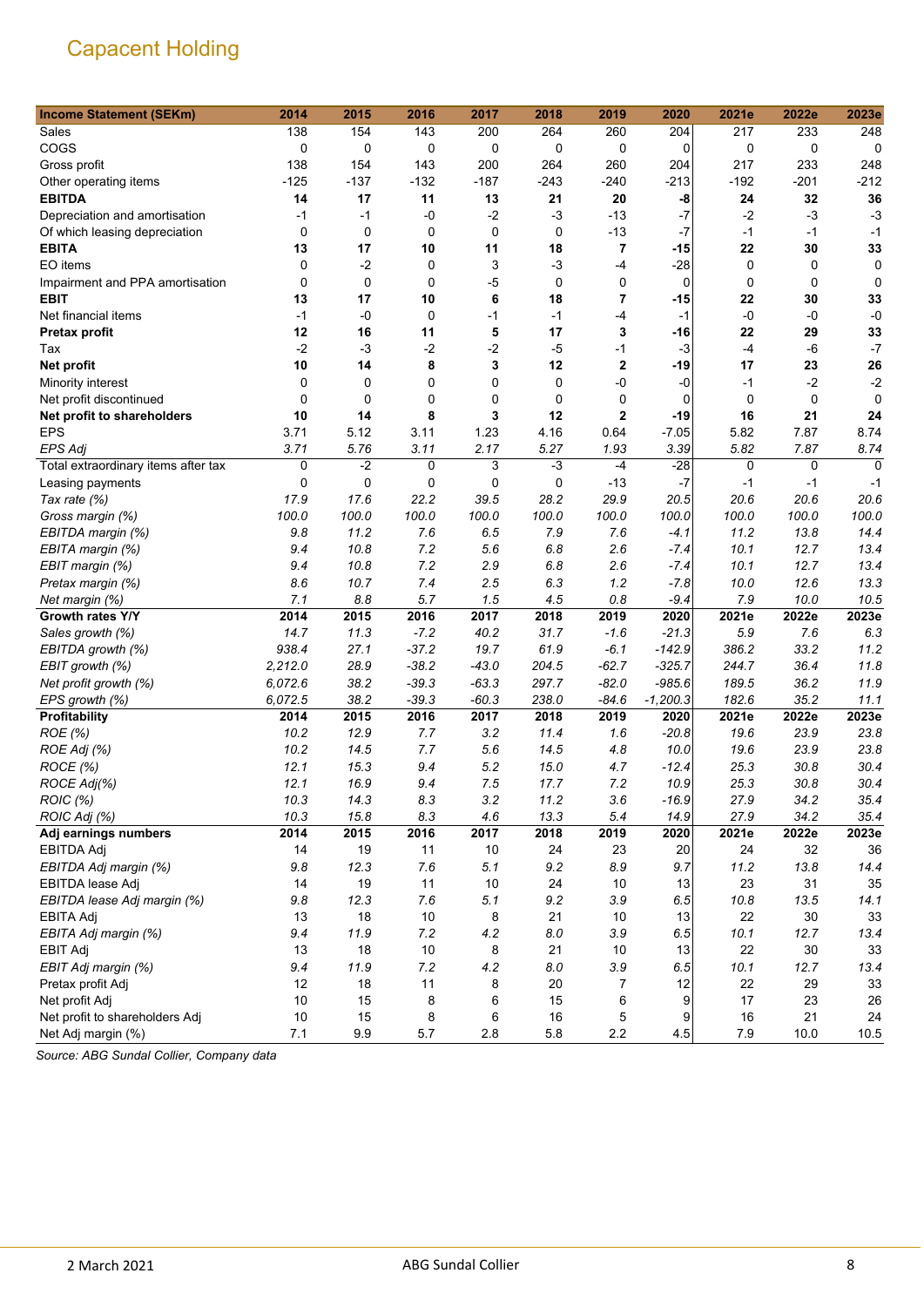| <b>Cash Flow Statement (SEKm)</b>     | 2014           | 2015           | 2016           | 2017        | 2018        | 2019           | 2020        | 2021e   | 2022e       | 2023e   |
|---------------------------------------|----------------|----------------|----------------|-------------|-------------|----------------|-------------|---------|-------------|---------|
| <b>EBITDA</b>                         | 14             | 17             | 11             | 13          | 21          | 20             | -8          | 24      | 32          | 36      |
| Net financial items                   | -1             | $-0$           | 0              | -1          | $-1$        | -4             | $-1$        | -0      | $-0$        | $-0$    |
| Paid tax                              | $-2$           | $-3$           | $-2$           | $-2$        | $-5$        | $-3$           | $-3$        | $-4$    | -6          | $-7$    |
| Non-cash items                        | $\mathbf 0$    | 3              | 1              | -4          | $\mathbf 0$ | $\mathbf 0$    | $\mathbf 0$ | 0       | 0           | 0       |
| Cash flow before change in WC         | 10             | 17             | 10             | 6           | 15          | 13             | $-12$       | 20      | 26          | 29      |
| Change in WC                          | $\overline{7}$ | 3              | $-7$           | 4           | 6           | $-10$          | 15          | -6      | $-6$        | $-2$    |
| <b>Operating cash flow</b>            | 17             | 20             | $\mathbf{2}$   | 10          | 21          | 3              | 3           | 14      | 20          | 27      |
| CAPEX tangible fixed assets           | 1              | -0             | $-1$           | -10         | -3          | $-6$           | $-2$        | -3      | -3          | $-3$    |
| CAPEX intangible fixed assets         | 0              | $\mathbf 0$    | 0              | 0           | 0           | 0              | 0           | 0       | 0           | 0       |
| Acquisitions and disposals            | $\mathbf 0$    | $\mathbf 0$    | $\mathbf 0$    | 0           | 0           | 0              | 0           | 0       | $\mathbf 0$ | 0       |
| Free cash flow                        | 18             | 20             | $\overline{2}$ | -1          | 18          | -3             | 1           | 11      | 17          | 24      |
| Dividend paid                         | 0              | $-6$           | $-13$          | -8          | $-3$        | $-8$           | 0           | $-10$   | $-10$       | $-14$   |
| Share issues and buybacks             | 0              | $\mathbf 0$    | 0              | $\mathbf 0$ | 0           | $\mathbf 0$    | 0           | 0       | 0           | 0       |
| Lease liability amortisation          | 0              | 0              | $\mathbf 0$    | 0           | 0           | $-13$          | $-7$        | $-1$    | $-1$        | -1      |
| Other non cash items                  | -0             | $-0$           | $\mathbf 0$    | -14         | 10          | $-33$          | 74          | 0       | $\mathbf 0$ | 0       |
| <b>Balance Sheet (SEKm)</b>           | 2014           | 2015           | 2016           | 2017        | 2018        | 2019           | 2020        | 2021e   | 2022e       | 2023e   |
| Goodwill                              | 92             | 92             | 92             | 111         | 102         | 102            | 67          | 67      | 67          | 67      |
| Other intangible assets               | 0              | $\mathbf 0$    | 0              | 5           | 4           | 8              | 3           | 3       | 3           | 3       |
| Tangible fixed assets                 | 1              | 1              | 1              | 2           | 4           | 4              | 1           | 2       | 3           | 4       |
| Right-of-use asset                    | 0              | 0              | 0              | 0           | 0           | 35             | 4           | 4       | 4           | 4       |
| Total other fixed assets              | 5              | $\overline{2}$ | $\overline{2}$ | 3           | 2           | $\overline{c}$ | 1           | 1       | 1           |         |
| <b>Fixed assets</b>                   | 99             | 95             | 96             | 122         | 112         | 150            | 75          | 76      | 77          | 79      |
| Inventories                           | $\mathbf 0$    | $\mathbf 0$    | $\mathbf 0$    | $\mathbf 0$ | 0           | $\mathbf 0$    | $\mathbf 0$ | 0       | 0           | 0       |
| Receivables                           | 29             | 38             | 37             | 56          | 61          | 62             | 33          | 39      | 47          | 50      |
| Other current assets                  | 0              | 0              | 0              | 0           | 0           | 0              | 0           | 0       | 0           | 0       |
| Cash and liquid assets                | 6              | 20             | 6              | 6           | 15          | 5              | 24          | 25      | 30          | 39      |
| <b>Total assets</b>                   | 134            | 152            | 139            | 184         | 187         | 217            | 132         | 140     | 154         | 167     |
| Shareholders equity                   | 102            | 108            | 105            | 104         | 113         | 106            | 77          | 84      | 95          | 105     |
| Minority                              | 0              | $\mathbf 0$    | 0              | 1           | 1           | 1              | 0           | 2       | 4           | 6       |
| <b>Total equity</b>                   | 102            | 108            | 105            | 105         | 114         | 107            | 78          | 86      | 99          | 111     |
| Long-term debt                        | 4              | 4              | 0              | 3           | 0           | 0              | $\Omega$    | 0       | 0           | 0       |
| Pension debt                          | 0              | 0              | 0              | 0           | 0           | 0              | 0           | 0       | 0           | 0       |
| Convertible debt                      | 0              | 0              | 0              | 0           | 0           | $\mathbf 0$    | 0           | 0       | 0           | 0       |
| Leasing liability                     | 0              | $\mathbf 0$    | 0              | 0           | 0           | 37             | 4           | 4       | 4           | 4       |
| Total other long-term liabilities     | 0              | $\mathbf 0$    | 0              | 10          | 1           | 0              | 0           | 0       | 0           | 0       |
| Short-term debt                       | 0              | $\mathbf 0$    | $\overline{2}$ | 11          | 6           | 17             | 0           | 0       | $\mathbf 0$ | 0       |
| Accounts payable                      | 28             | 40             | 33             | 55          | 66          | 56             | 49          | 50      | 51          | 52      |
| Other current liabilities             | $\mathbf 0$    | $\mathbf 0$    | 0              | 0           | 0           | 0              | $\mathbf 0$ | 0       | $\mathbf 0$ | 0       |
| <b>Total liabilities and equity</b>   | 134            | 152            | 139            | 184         | 187         | 217            | 132         | 140     | 154         | 167     |
| Net IB debt                           | $-2$           | $-16$          | $-4$           | 8           | -9          | 49             | $-19$       | -20     | $-26$       | $-35$   |
| Net IB debt excl. pension debt        | $-2$           | $-16$          | -4             | 8           | -9          | 49             | $-19$       | $-20$   | $-26$       | $-35$   |
| Net IB debt excl. leasing             | $-2$           | $-16$          | -4             | 8           | -9          | 13             | $-24$       | $-25$   | $-30$       | $-39$   |
| Capital invested                      | 100            | 93             | 100            | 123         | 107         | 156            | 58          | 65      | 73          | 76      |
| Working capital                       | 1              | $-3$           | 5              | 1           | $-5$        | 6              | $-17$       | $-11$   | $-5$        | $-2$    |
| EV breakdown                          | 2014           | 2015           | 2016           | 2017        | 2018        | 2019           | 2020        | 2021e   | 2022e       | 2023e   |
| Market cap. diluted (m)               | na             | 106            | 119            | 93          | 144         | 113            | 98          | 122     | 122         | 122     |
| Net IB debt Adj                       | $-2$           | $-16$          | $-4$           | 8           | $-9$        | 49             | $-19$       | $-20$   | $-26$       | $-35$   |
| Market value of minority              | 0              | 0              | 0              | 0           | 1           | 1              | 0           | 2       | 4           | 6       |
| Reversal of shares and participations | 0              | 0              | 0              | 0           | 0           | 0              | 0           | 0       | 0           | 0       |
| Reversal of conv. debt assumed equity | 0              | 0              | 0              | 0           | 0           | 0              | 0           | 0       | 0           | 0       |
| EV                                    | na             | 90             | 115            | 102         | 136         | 163            | 79          | 104     | 100         | 93      |
| <b>Capital efficiency</b>             | 2014           | 2015           | 2016           | 2017        | 2018        | 2019           | 2020        | 2021e   | 2022e       | 2023e   |
| Total assets turnover (%)             | 100.9          | 107.5          | 98.1           | 124.1       | 142.3       | 128.5          | 117.4       | 159.5   | 158.5       | 154.1   |
| Working capital/sales (%)             | 3.2            | $-0.4$         | 0.8            | 1.4         | $-0.8$      | 0.1            | $-2.7$      | $-6.4$  | $-3.3$      | $-1.4$  |
| Financial risk and debt service       | 2014           | 2015           | 2016           | 2017        | 2018        | 2019           | 2020        | 2021e   | 2022e       | 2023e   |
| Net debt/equity                       | $-0.02$        | $-0.14$        | $-0.04$        | 0.08        | $-0.08$     | 0.46           | $-0.25$     | $-0.24$ | $-0.26$     | $-0.31$ |
| Net debt/market cap                   | na             | $-0.16$        | $-0.03$        | 0.08        | $-0.07$     | 0.38           | $-0.25$     | $-0.17$ | $-0.21$     | $-0.28$ |
| Equity ratio (%)                      | 75.8           | 71.0           | 75.2           | 57.1        | 61.0        | 49.3           | 59.2        | 61.2    | 63.9        | 66.2    |
| Net IB debt adj./equity               | $-0.02$        | $-0.14$        | $-0.04$        | 0.08        | $-0.08$     | 0.46           | $-0.25$     | $-0.24$ | $-0.26$     | $-0.31$ |
| Current ratio                         | 1.26           | 1.43           | 1.26           | 0.93        | 1.05        | 0.79           | 1.10        | 1.23    | 1.45        | 1.64    |
| EBITDA/net interest                   | 13.42          | 70.02          | $-44.14$       | 14.38       | 17.32       | 5.48           | $-10.23$    | 120.88  | 107.31      | 119.28  |
| Net IB debt/EBITDA                    | $-0.15$        | $-0.91$        | $-0.40$        | 0.65        | $-0.41$     | 2.51           | 2.30        | $-0.83$ | $-0.80$     | $-0.97$ |
| Net IB debt/EBITDA lease Adj          | $-0.15$        | $-0.83$        | $-0.40$        | 0.82        | $-0.36$     | 1.24           | $-1.80$     | $-1.05$ | $-0.97$     | $-1.12$ |
| Interest cover                        | 12.82          | 67.82          | $-42.11$       | 12.42       | 14.79       | 1.86           | $-18.22$    | 108.88  | 98.98       | 110.62  |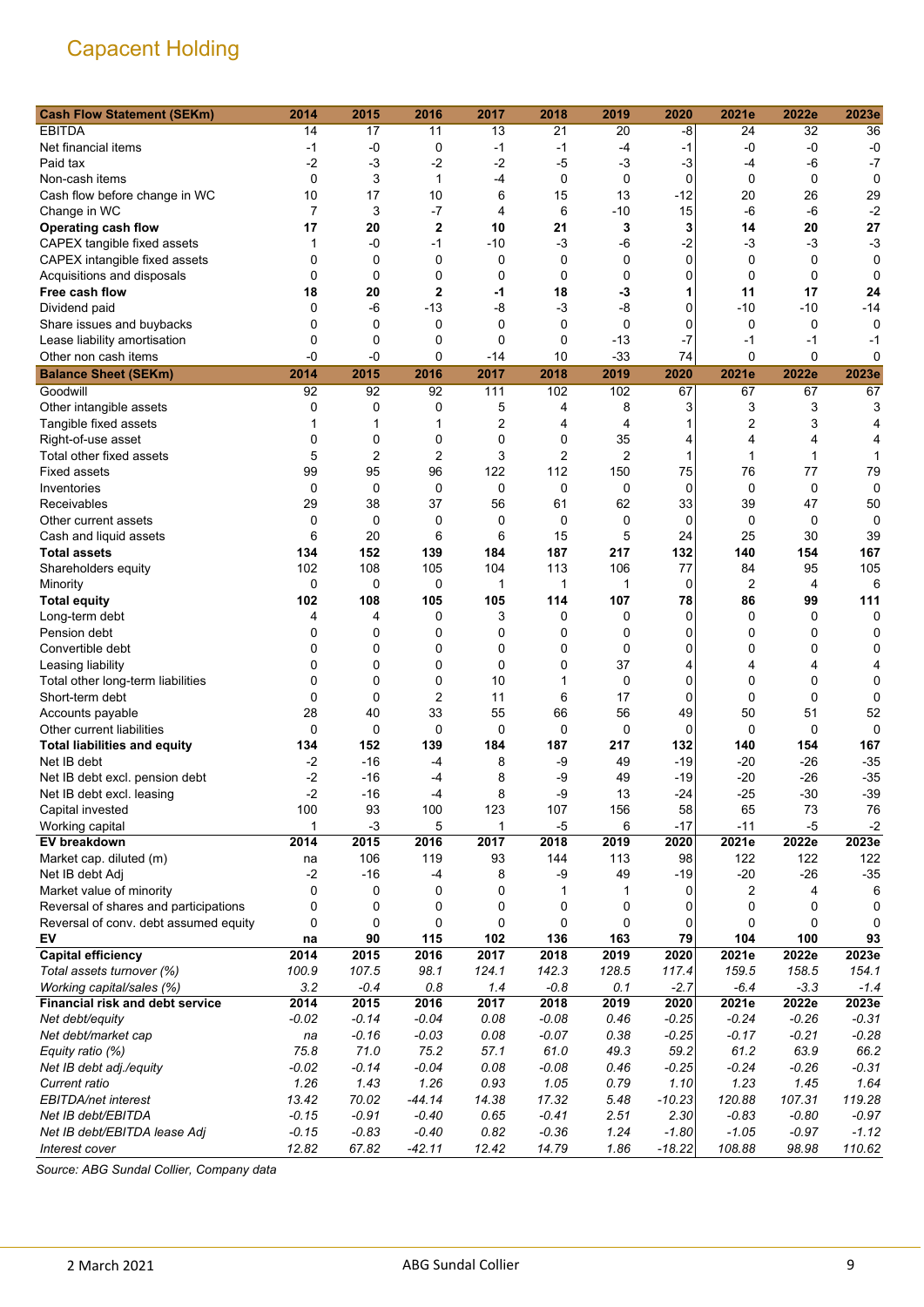| <b>Valuation and Ratios (SEKm)</b>         | 2014     | 2015     | 2016        | 2017        | 2018        | 2019     | 2020    | 2021e    | 2022e       | 2023e    |
|--------------------------------------------|----------|----------|-------------|-------------|-------------|----------|---------|----------|-------------|----------|
| Shares outstanding adj.                    | 3        | 3        | 3           | 3           | 3           | 3        | 3       | 3        | 3           | 3        |
| Fully diluted shares Adj                   | 3        | 3        | 3           | 3           | 3           | 3        | 3       | 3        | 3           | 3        |
| <b>EPS</b>                                 | 3.71     | 5.12     | 3.11        | 1.23        | 4.16        | 0.64     | $-7.05$ | 5.82     | 7.87        | 8.74     |
| Dividend per share Adj                     | 2.3      | 5.0      | 3.0         | 1.0         | 3.0         | 0        | 3.5     | 3.8      | 5.1         | 5.7      |
| EPS Adj                                    | 3.71     | 5.76     | 3.11        | 2.17        | 5.27        | 1.93     | 3.39    | 5.82     | 7.87        | 8.74     |
| <b>BVPS</b>                                | 38.46    | 40.89    | 39.58       | 38.41       | 41.61       | 39.11    | 28.52   | 30.85    | 34.93       | 38.56    |
| <b>BVPS Adj</b>                            | 3.42     | 6.27     | 4.49        | $-4.39$     | 2.70        | $-1.10$  | 2.97    | 5.29     | 9.37        | 13.00    |
| Net IB debt / share                        | $-0.7$   | $-5.9$   | $-1.7$      | 3.1         | $-3.2$      | 18.2     | $-7.1$  | $-7.4$   | $-9.5$      | $-12.8$  |
| Share price                                | na       | 40.00    | 45.10       | 34.30       | 48.10       | 41.60    | 36.00   | 44.90    | 44.90       | 44.90    |
| Market cap. (m)                            | na       | 106      | 119         | 93          | 131         | 113      | 98      | 122      | 122         | 122      |
| <b>Valuation</b>                           | 2014     | 2015     | 2016        | 2017        | 2018        | 2019     | 2020    | 2021e    | 2022e       | 2023e    |
| P/E                                        | na       | 7.8      | 14.5        | 27.8        | 11.6        | 64.9     | $-5.1$  | 7.7      | 5.7         | 5.1      |
| EV/sales                                   | na       | 0.59     | 0.80        | 0.51        | 0.52        | 0.63     | 0.39    | 0.48     | 0.43        | 0.38     |
| <b>EV/EBITDA</b>                           | na       | 5.2      | 10.6        | 7.8         | 6.5         | 8.3      | $-9.3$  | 4.3      | 3.1         | 2.6      |
| EV/EBITA                                   | na       | 5.4      | 11.1        | 9.1         | 7.6         | 24.4     | $-5.2$  | 4.8      | 3.4         | 2.8      |
| EV/EBIT                                    | na       | 5.4      | 11.1        | 17.3        | 7.6         | 24.4     | $-5.2$  | 4.8      | 3.4         | 2.8      |
| Dividend yield (%)                         | na       | 12.5     | 6.7         | 2.9         | 6.2         | 0        | 9.7     | 8.4      | 11.4        | 12.7     |
| FCF yield (%)                              | na       | 18.7     | 1.6         | $-0.8$      | 12.8        | $-2.6$   | 1.2     | 9.0      | 13.8        | 19.3     |
| Lease adj. FCF yield (%)                   | na       | 18.7     | 1.6         | $-0.8$      | 12.8        | $-14.1$  | $-5.5$  | 8.4      | 13.2        | 18.6     |
| P/BVPS                                     | na       | 0.98     | 1.14        | 0.89        | 1.16        | 1.06     | 1.26    | 1.46     | 1.29        | 1.16     |
| P/BVPS Adj                                 | na       | 6.38     | 10.05       | $-7.82$     | 17.80       | $-37.95$ | 12.14   | 8.49     | 4.79        | 3.45     |
| P/E Adj                                    | na       | 6.9      | 14.5        | 15.8        | 9.1         | 21.6     | 10.6    | 7.7      | 5.7         | 5.1      |
| EV/EBITDA Adj                              | na       | 4.8      | 10.6        | 10.0        | 5.6         | 7.0      | 4.0     | 4.3      | 3.1         | 2.6      |
| EV/EBITA Adj                               | na       | 4.9      | 11.1        | 12.0        | 6.4         | 16.0     | 5.9     | 4.8      | 3.4         | 2.8      |
| <b>EV/EBIT Adj</b>                         | na       | 4.9      | 11.1        | 12.0        | 6.4         | 16.0     | 5.9     | 4.8      | 3.4         | 2.8      |
| EV/cap. employed                           | na       | 0.8      | 1.1         | 0.9         | 1.1         | 1.0      | 1.0     | 1.2      | 1.0         | 0.8      |
| <b>Investment ratios</b>                   | 2014     | 2015     | 2016        | 2017        | 2018        | 2019     | 2020    | 2021e    | 2022e       | 2023e    |
| Capex/sales                                | $-0.8$   | 0.2      | 0.4         | 5.2         | 1.0         | 2.2      | 0.7     | 1.2      | 1.2         | 1.2      |
| Capex/depreciation                         | $-189.9$ | 58.7     | 105.4       | 585.7       | 84.9        | nm       | nm      | 162.4    | 166.5       | 168.6    |
| Capex tangibles/tangible fixed assets      | $-96.9$  | 27.7     | 52.6        | 435.6       | 66.3        | 135.8    | 266.1   | 165.5    | 104.1       | 76.3     |
| Capex intangibles/definite intangibles     | 0        | $\Omega$ | $\Omega$    | $\mathbf 0$ | $\mathbf 0$ | 0        | 0       | $\Omega$ | $\mathbf 0$ | $\Omega$ |
| Depreciation on intangibles/definite intar | 222.9    | 2,076.9  | 136.5       | 34.0        | 73.9        | 0        | 0       | 60.4     | 63.5        | 66.6     |
| Depreciation on tangibles/tangibles        | 0        | 0        | $\mathbf 0$ | 0           | $\mathbf 0$ | 0        | 0       | 0        | 0           | 0        |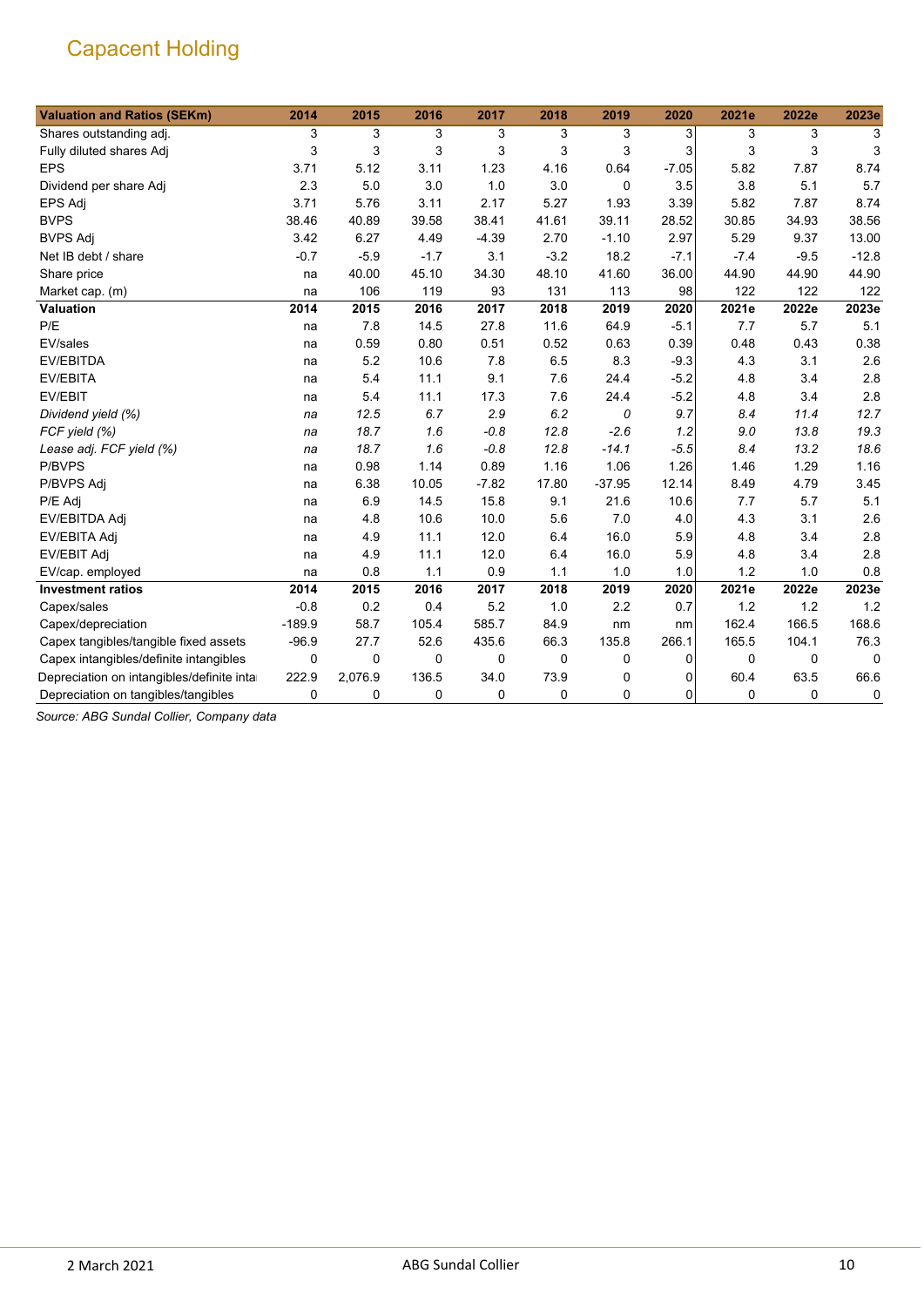### **Analyst certification**

I/We, Stefan Knutsson, Victor Forssell, the author(s) of this report, certify that not withstanding the existence of any such potential conflicts of interests referred to below, the views expressed in this report accurately reflect my/our personal view about the companies and securities covered in this report.

#### **Analyst valuation methods**

ABG Sundal Collier analysts may publish valuation ranges for stocks covered under Company Sponsored Research. These valuation ranges rely on various valuation methods. One of the most frequently used methods is the valuation of a company by calculation of that company's discounted cash flow (DCF). Another valuation method is the analysis of a company's return on capital employed relative to its cost of capital. Finally, the analysts may analyse various valuation multiples (e.g. the P/E multiples and the EV/EBITDA multiples) relative to global industry peers. In special cases, particularly for property companies and investment companies, the ratio of price to net asset value is considered. Valuation ranges may be changed when earnings and cash flow forecasts are changed. They may also be changed when the underlying value of a company's assets changes (in the cases of investment companies, property companies or insurance companies) or when factors impacting the required rate of return change.

### **Important Company Specific Disclosure**

The following disclosures relate to the relationship between ABG Sundal Collier and its affiliates and the companies covered by ABG Sundal Collier referred to in this research report.

Unless disclosed in this section, ABG Sundal Collier has no required regulatory disclosures to make in relation to an ownership position for the analyst(s) and members of the analyst's household, ownership by ABG Sundal Collier, ownership in ABG Sundal Collier by the company(ies) to whom the report(s) refer(s) to, market making, managed or co-managed public offerings, compensation for provision of certain services, directorship of the analyst, or a member of the analyst's household, or in relation to any contractual obligations to the issuance of this research report.

ABG Sundal Collier has undertaken a contractual obligation to issue this report and receives predetermined compensation from the company covered in this report.

ABG Sundal Collier is not aware of any other actual, material conflicts of interest of the analyst or ABG Sundal Collier of which the analyst knows or has reason to know at the time of the publication of this report.

Production of report: 02/03/2021 14:24 CET.

All prices are as of market close on 01 March, 2021 unless otherwise noted.

### **Disclaimer**

This document has been prepared by ABG Sundal Collier which is the marketing name referring to all or any of ABG Sundal Collier ASA, ABG Sundal Collier AB or ABG Sundal Collier Partners LLP and any of their affiliated or associated companies and their directors, officers, representatives and employees.

This research product is commissioned and paid for by the company covered in this report. As such, this report is deemed to constitute an acceptable minor non-monetary benefit (i.e. not investment research) as defined in MiFID II.

This research product has not been prepared in accordance with legal requirements designed to promote the independence of investment research and is not subject to any prohibition on dealing ahead of the dissemination.

This report is provided solely for the information and use of professional investors, who are expected to make their own investment decisions without undue reliance on this report. The information contained herein does not apply to, and should not be relied upon by, retail clients. This report is for distribution only under such circumstances as may be permitted by applicable law. Research reports prepared by ABG Sundal Collier are for information purposes only. ABG Sundal Collier accepts no liability whatsoever for any losses arising from any use of this report or its contents. This report is not to be used or considered as an offer to sell, or a solicitation of an offer to buy. The information herein has been obtained from, and any opinions herein are based upon, sources believed reliable, but ABG Sundal Collier makes no representation as to its accuracy or completeness and it should not be relied upon as such. All opinions and estimates herein reflect the judgment of ABG Sundal Collier on the date of this report and are subject to change without notice. Past performance is not indicative of future results.

This research report does not, and does not attempt to contain everything material that there is to be said about Capacent Holding.

The compensation of our research analysts is determined exclusively by research management and senior management, but not including investment banking management. Compensation is not based on specific investment banking revenues, however, it is determined from the profitability of the ABG Sundal Collier Group, which includes earnings from investment banking operations and other business. Investors should assume that ABG Sundal Collier is seeking or will seek investment banking or other business relationships with the companies in this report. The research analyst(s) responsible for the preparation of this report may interact with trading desk and sales personnel and other departments for the purpose of gathering, synthesizing and interpreting market information. From time to time, ABG Sundal Collier and its affiliates and any shareholders, directors, officers or employees thereof may (I) have a position in, or otherwise be interested in, any securities directly or indirectly connected to the subject of this report, or (II) perform investment banking or other services for, or solicit investment banking or other services from, a company mentioned in this report. ABG Sundal Collier relies on information barriers to control the flow of information contained in one or more areas of ABG Sundal Collier, into other areas, units, groups or affiliates of ABG Sundal Collier.

Norway: ABG Sundal Collier ASA is regulated by the Financial Supervisory Authority of Norway (Finanstilsynet); Sweden: ABG Sundal Collier AB is regulated by the Swedish Financial Supervisory Authority (Finansinspektionen); UK: This report is a communication made, or approved for communication in the UK, by ABG Sundal Collier Partners LLP, authorised and regulated by the Financial Conduct Authority in the conduct of its business. US: This report is being distributed in the United States in accordance with FINRA Rule 1050(f)(3)(B) by ABG Sundal Collier Inc., a FINRA member which accepts responsibility for its content. Research analysts are not registered/qualified as research analysts with FINRA or the NYSE, and are not associated persons of ABG Sundal Collier Inc. and therefore not subject to FINRA Rule 2241, the research analyst conflict rules. Research reports distributed in the U.S are intended solely for "major institutional investors", as defined under Rule 15a-6 of the Securities Exchange Act of 1934. Each U.S major institutional investor that receives a copy of this research report by its acceptance represents that it agrees it will not distribute this research report to any other person. Any U.S. major institutional investor receiving this report who wishes to effect